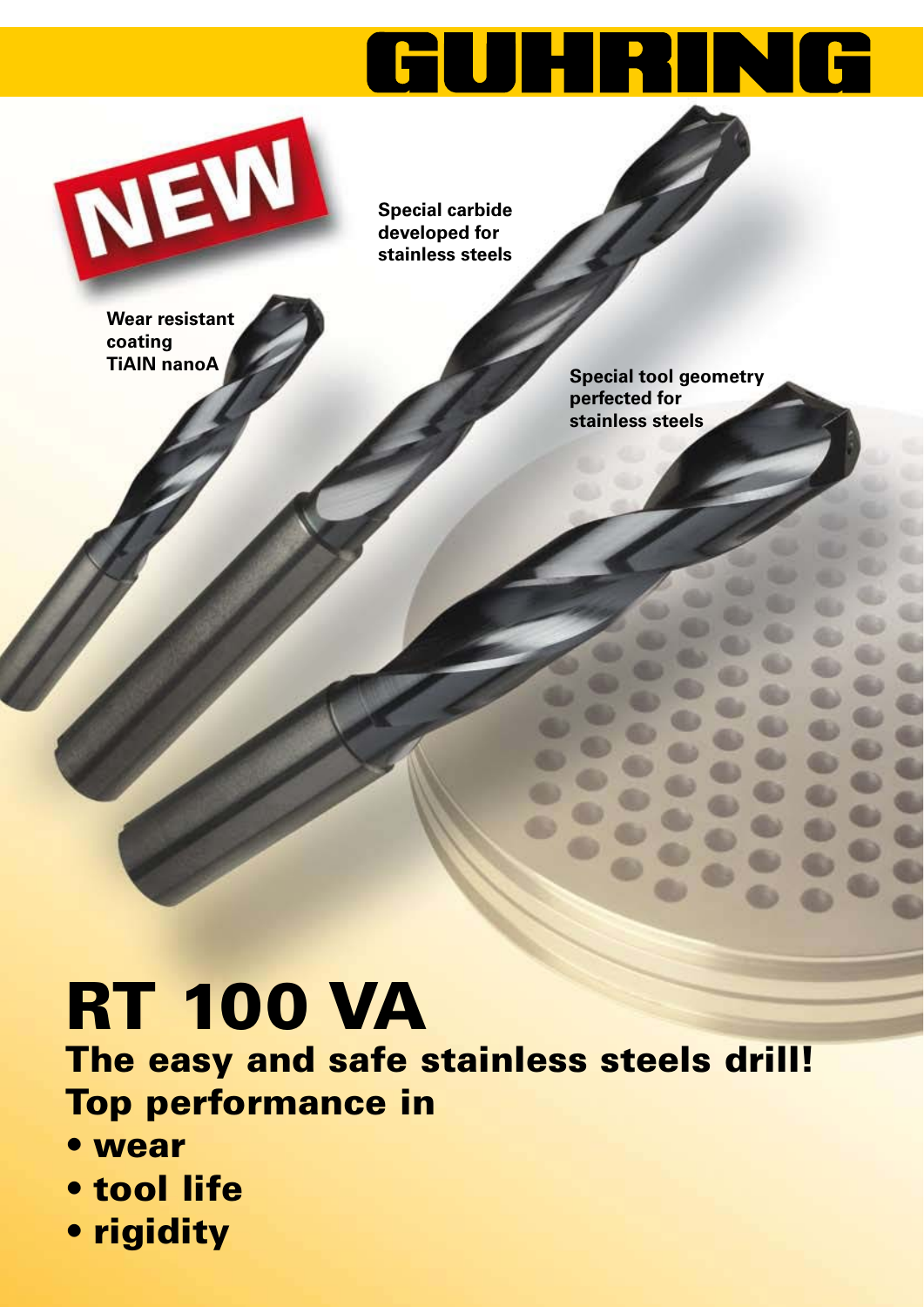#### **Selected machining results RT 100 VA**

| <b>Guhring no.</b>             | 8510                    | 8511                         | 8511                        | 8611                   |
|--------------------------------|-------------------------|------------------------------|-----------------------------|------------------------|
| <b>Diameter</b>                | 10.6                    | 8.0                          | 15.0                        | 6.8                    |
| <b>Coating</b>                 | TiAIN nanoA             | TiAIN nanoA                  | TiAIN nanoA                 | TiAIN nanoA            |
|                                |                         |                              |                             |                        |
| <b>Material group</b>          | stainless steel         | stainless steel              | stainless steel             | stainless steel        |
| <b>Material</b><br>description | X10CrNiS18-9<br>1.4305  | <b>X5CrNi18 10</b><br>1.4301 | X6CrNiMoTi17-12-2<br>1.4571 | X6CrNiTi1810<br>1.4541 |
| <b>Drilling depth [mm]</b>     | 9                       | 34                           | 58                          | 28                     |
| <b>Hole type</b>               | blind hole              | through hole                 | blind hole                  | blind hole             |
|                                |                         |                              |                             |                        |
| <b>Cooling</b>                 | internal                | internal                     | internal                    | internal               |
| <b>Lubricant</b>               | oil                     | soluble oil                  | soluble oil                 | soluble oil            |
| <b>Machine type</b>            | rotary transfer machine | machining centre             | machining centre            | machining centre       |
|                                |                         |                              |                             |                        |
| $v_c$ [mm/min]                 | 40                      | 50                           | 90                          | 60                     |
| f [mm/rev.]                    | 0.16                    | 0.2                          | 0.14                        | 0.1                    |
|                                |                         |                              |                             |                        |
| Tool life [m]                  | 1800                    | 190                          | 63                          | 150                    |

#### **Wear development**

The RT 100 VA has demonstrated low wear in various applications against competitor tools. The graphic below shows the development of the wear land following 100 m tool life for the machining of a heat exchanger plate in stainless steel X6CrNiMoTi17-12-2 (1.4571). While Guhring's RT 100 VA shows the lowest corner wear and no wear at the point, the wear values of the competitor tools were considerably higher. In addition, they showed considerable wear at the point. A further competitor tool didn't achieve the required tool life, it failed through premature tool breakage.







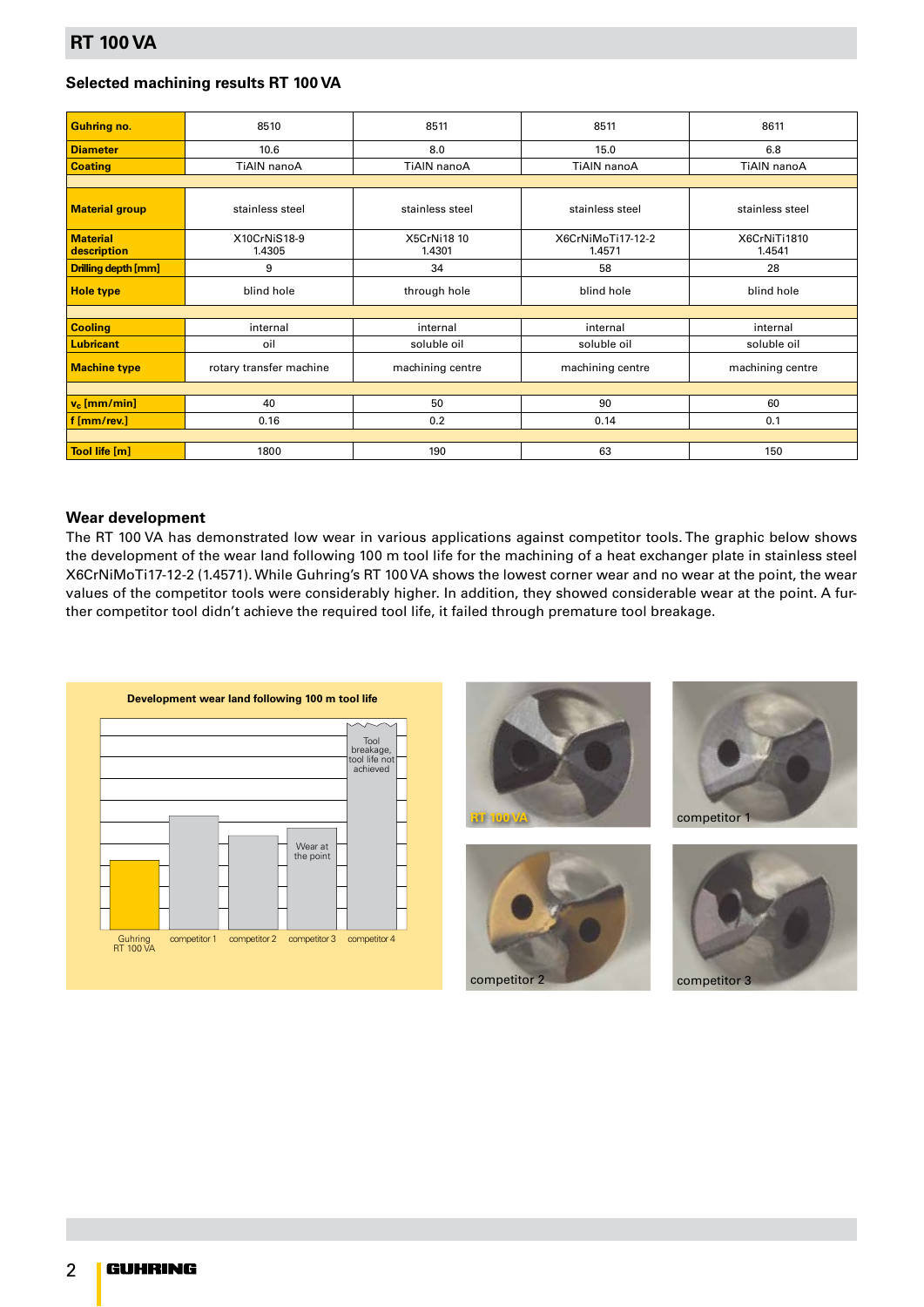### **RT 100 VA**

For the production of accurate holes in stainless steels with highest cutting rates and long tool life, Guhring has developed the new RT 100 VA. The RT 100 VA achieves its extraordinary efficiency thanks to

- carbide developed for the machining of stainless steels
- the TiAIN nanoA wear resistant coating
- $\bullet$  tool geometry perfected for the machining of stainless steels

In addition, the high feed rates achievable with the RT 100 VA are thanks to the optimal heat dissipation via the chips. Additionally the highly effective coolant supply via the internal coolant ducts, having maximum cross section, supports the heat dissipation as well as chip evacuation and also counteracts the risk of localised hardening.

#### **The program**

The RT 100 VA is available in four designs as part of the standard program:

| Standard            | Type                       | Shank<br>form |                                 | Cooling   Cutting  <br>direction | Drilling<br>depth | Tole-<br>rance | Tool description | Tool<br>  material      | Surface<br>finish | Diameter         | Guhring<br>no. |
|---------------------|----------------------------|---------------|---------------------------------|----------------------------------|-------------------|----------------|------------------|-------------------------|-------------------|------------------|----------------|
|                     |                            |               |                                 |                                  |                   |                |                  |                         |                   |                  |                |
| <b>DIN</b><br>6537K | <b>RT 100</b><br><b>VA</b> | <b>HA</b>     |                                 | R                                | 3xD               | m <sub>7</sub> |                  | <b>Solid</b><br>carbide | TiAIN<br>nanoA    | $3,00 - 20,00$   | 8510           |
| <b>DIN</b><br>6537K | <b>RT 100</b><br><b>VA</b> | <b>HE</b>     | $\mathbf{I}_{\widehat{\infty}}$ | R                                | 3xD               | m <sub>7</sub> |                  | <b>Solid</b><br>carbide | TiAIN<br>nanoA    | $3,00 - 20,00$   | 8610           |
| <b>DIN</b><br>6537L | <b>RT 100</b><br><b>VA</b> | <b>HA</b>     | $\mathbf{I}_{\widehat{\infty}}$ |                                  | 5xD               | m <sub>7</sub> |                  | <b>Solid</b><br>carbide | TiAIN<br>nanoA    | $3,00 - 20,00$   | 8511           |
| <b>DIN</b><br>6537L | <b>RT 100</b><br><b>VA</b> | <b>HE</b>     | $\mathbf{I}_{\mathbb{Q}}$       | R                                | 5xD               | m <sub>7</sub> |                  | <b>Solid</b><br>carbide | TiAIN<br>nanoA    | $ 3,00 - 20,00 $ | 8611           |

#### **Special solutions**

Furthermore, we supply intermediate sizes or step drills as special tools for your specific application tasks on request. Designs are also possible for drilling depths in excess of 5xD. Complete the form on page 16 or contact us!

#### **Notes regarding application**

A cutting speed should be chosen out of the Navigator and can greatly depend on the material composition. Machining tests are paramount for selecting the optimal cutting speed.

Due to the high cutting load particular attention must be paid to maximum rigidity of the machine as well as the workpiece and tool clamping. Always select the shortest possible tool for your machining task.

#### **Application recommendations for Guhring RT 100 high-performance Ratio drills**

Recommendations regarding tool suitability for the following application groups can be found on the following price and program pages:

- $\bullet$  optimal suitability
- $\circ$  limited suitability
- not suitable

| <b>Application group</b> | <b>Material examples</b>                           |
|--------------------------|----------------------------------------------------|
|                          | Steel, high-alloyed steel                          |
| M                        | Stainless steel                                    |
|                          | Grey cast iron, spheroidal and malleable cast iron |
| N                        | Aluminium and other non-ferrous metals             |
|                          | Special-, super- and Ti-alloys                     |
|                          | Hardened steel and hard cast iron                  |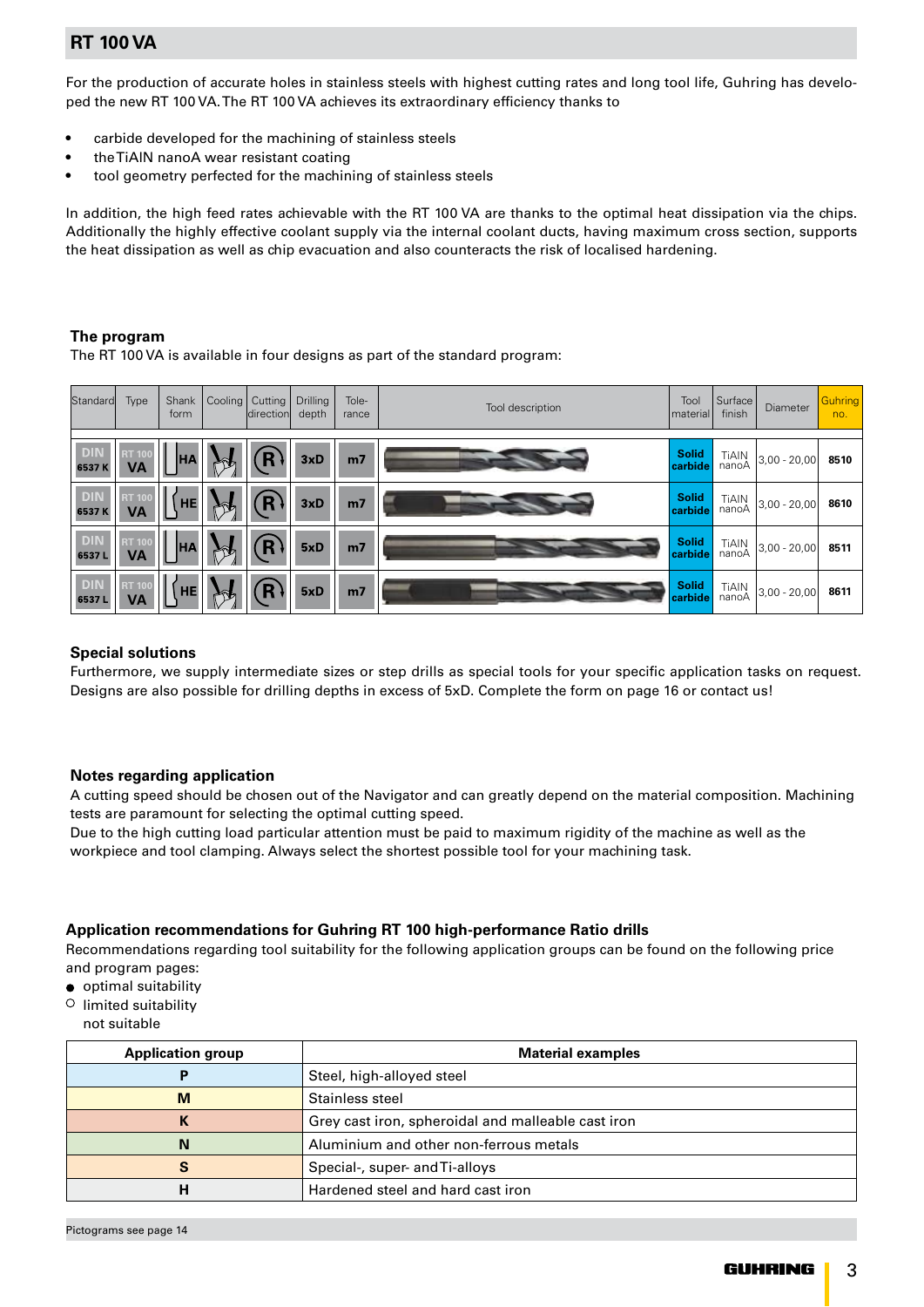| <b>RT 100 VA</b>                   |                            |        |                |                                  |                                                                 |                         |             | <b>Solid carbide</b> |
|------------------------------------|----------------------------|--------|----------------|----------------------------------|-----------------------------------------------------------------|-------------------------|-------------|----------------------|
| DIN<br>6537K                       | <b>RT 100</b><br><b>VA</b> | 3xD    |                | (R)                              | m <sub>7</sub>                                                  |                         | <b>HA</b>   | HE                   |
|                                    |                            |        |                |                                  |                                                                 | <b>Guhring no.</b><br>P | 8510        | 8610                 |
|                                    |                            |        |                |                                  |                                                                 | M                       | $\bullet$   | $\bullet$            |
|                                    |                            |        |                |                                  |                                                                 | К<br>N                  |             |                      |
|                                    |                            |        |                |                                  |                                                                 | S                       | $\bullet$   | $\bullet$            |
|                                    |                            |        |                |                                  |                                                                 | н                       |             |                      |
|                                    |                            |        |                |                                  |                                                                 | <b>Surface finish</b>   | TiAIN nanoA | TiAIN nanoA          |
|                                    |                            |        |                |                                  |                                                                 | <b>Discount group</b>   | 121         | 121                  |
| Order no. = Guhring no. + code no. |                            | ಕಿ     | ⋍⋍⋽⋙<br>$I_3$  | I <sub>2</sub><br>$\mathbf{I}_1$ | $\rm t_{max}=I_2\mbox{-}1,5\times d_1$<br>$t_{\text{max}}$<br>학 |                         |             |                      |
| <b>Code</b>                        | d1                         | d1     | d2             | 1                                | $ 2\rangle$                                                     | $\mathsf{I}3$           |             | Availability         |
| no.                                | mm                         | inch   | mm             | mm                               | mm                                                              | mm                      |             |                      |
| 3,000<br>3,100                     | 3.000<br>3.100             |        | 6.000<br>6.000 | 62.000<br>62.000                 | 20.000<br>20.000                                                | 36.000<br>36.000        |             |                      |
| 3,170                              | 3.170                      | 1/8    | 6.000          | 62.000                           | 20.000                                                          | 36.000                  |             |                      |
| 3,200<br>3,250                     | 3.200<br>3.250             |        | 6.000<br>6.000 | 62.000<br>62.000                 | 20.000<br>20.000                                                | 36.000<br>36.000        |             |                      |
| 3,300                              | 3.300                      |        | 6.000          | 62.000                           | 20.000                                                          | 36.000                  |             |                      |
| 3,400<br>3,500                     | 3.400<br>3.500             |        | 6.000<br>6.000 | 62.000<br>62.000                 | 20.000<br>20.000                                                | 36.000<br>36.000        |             |                      |
| 3,570                              | 3.570                      | 9/64   | 6.000          | 62.000                           | 20.000                                                          | 36.000                  |             |                      |
| 3,600                              | 3.600                      |        | 6.000          | 62.000                           | 20.000                                                          | 36.000                  |             |                      |
| 3,700<br>3,800                     | 3.700<br>3.800             |        | 6.000<br>6.000 | 62.000<br>66.000                 | 20.000<br>24.000                                                | 36.000<br>36.000        |             |                      |
| 3,900                              | 3.900                      |        | 6.000          | 66.000                           | 24.000                                                          | 36.000                  |             |                      |
| 3,970<br>4,000                     | 3.970<br>4.000             | 5/32   | 6.000<br>6.000 | 66.000<br>66.000                 | 24.000<br>24.000                                                | 36.000<br>36.000        |             |                      |
| 4,100                              | 4.100                      |        | 6.000          | 66.000                           | 24.000                                                          | 36.000                  |             |                      |
| 4,200                              | 4.200                      |        | 6.000          | 66.000                           | 24.000                                                          | 36.000                  |             |                      |
| 4,300<br>4,370                     | 4.300<br>4.370             | 11/64  | 6.000<br>6.000 | 66.000<br>66.000                 | 24.000<br>24.000                                                | 36.000<br>36.000        |             |                      |
| 4,400                              | 4.400                      |        | 6.000          | 66.000                           | 24.000                                                          | 36.000                  |             |                      |
| 4,500                              | 4.500                      |        | 6.000          | 66.000                           | 24.000                                                          | 36.000                  |             |                      |
| 4,600<br>4,650                     | 4.600<br>4.650             |        | 6.000<br>6.000 | 66.000<br>66.000                 | 24.000<br>24.000                                                | 36.000<br>36.000        |             |                      |
| 4,700                              | 4.700                      |        | 6.000          | 66.000                           | 24.000                                                          | 36.000                  |             |                      |
| 4,760                              | 4.760                      | 3/16   | 6.000          | 66.000                           | 28.000                                                          | 36.000                  |             |                      |
| 4,800<br>4,900                     | 4.800<br>4.900             |        | 6.000<br>6.000 | 66.000<br>66.000                 | 28.000<br>28.000                                                | 36.000<br>36.000        |             |                      |
| 5,000                              | 5.000                      |        | 6.000          | 66.000                           | 28.000                                                          | 36.000                  |             |                      |
| 5,100                              | 5.100                      |        | 6.000          | 66.000                           | 28.000                                                          | 36.000                  |             |                      |
| 5,160                              | 5.160                      | 13/64  | 6.000          | 66.000                           | 28.000                                                          | 36.000                  |             |                      |
| 5,200<br>5,300                     | 5.200<br>5.300             |        | 6.000<br>6.000 | 66.000<br>66.000                 | 28.000<br>28.000                                                | 36.000<br>36.000        |             |                      |
| 5,400                              | 5.400                      |        | 6.000          | 66.000                           | 28.000                                                          | 36.000                  |             |                      |
| 5,500                              | 5.500                      |        | 6.000          | 66.000                           | 28.000                                                          | 36.000                  |             |                      |
| 5,550<br>5,560                     | 5.550<br>5.560             | $7/32$ | 6.000<br>6.000 | 66.000<br>66.000                 | 28.000<br>28.000                                                | 36.000<br>36.000        |             |                      |
| 5,600                              | 5.600                      |        | 6.000          | 66.000                           | 28.000                                                          | 36.000                  |             |                      |
| 5,700                              | 5.700                      |        | 6.000          | 66.000                           | 28.000                                                          | 36.000                  |             |                      |
| 5,800                              | 5.800                      |        | 6.000          | 66.000                           | 28.000                                                          | 36.000                  |             |                      |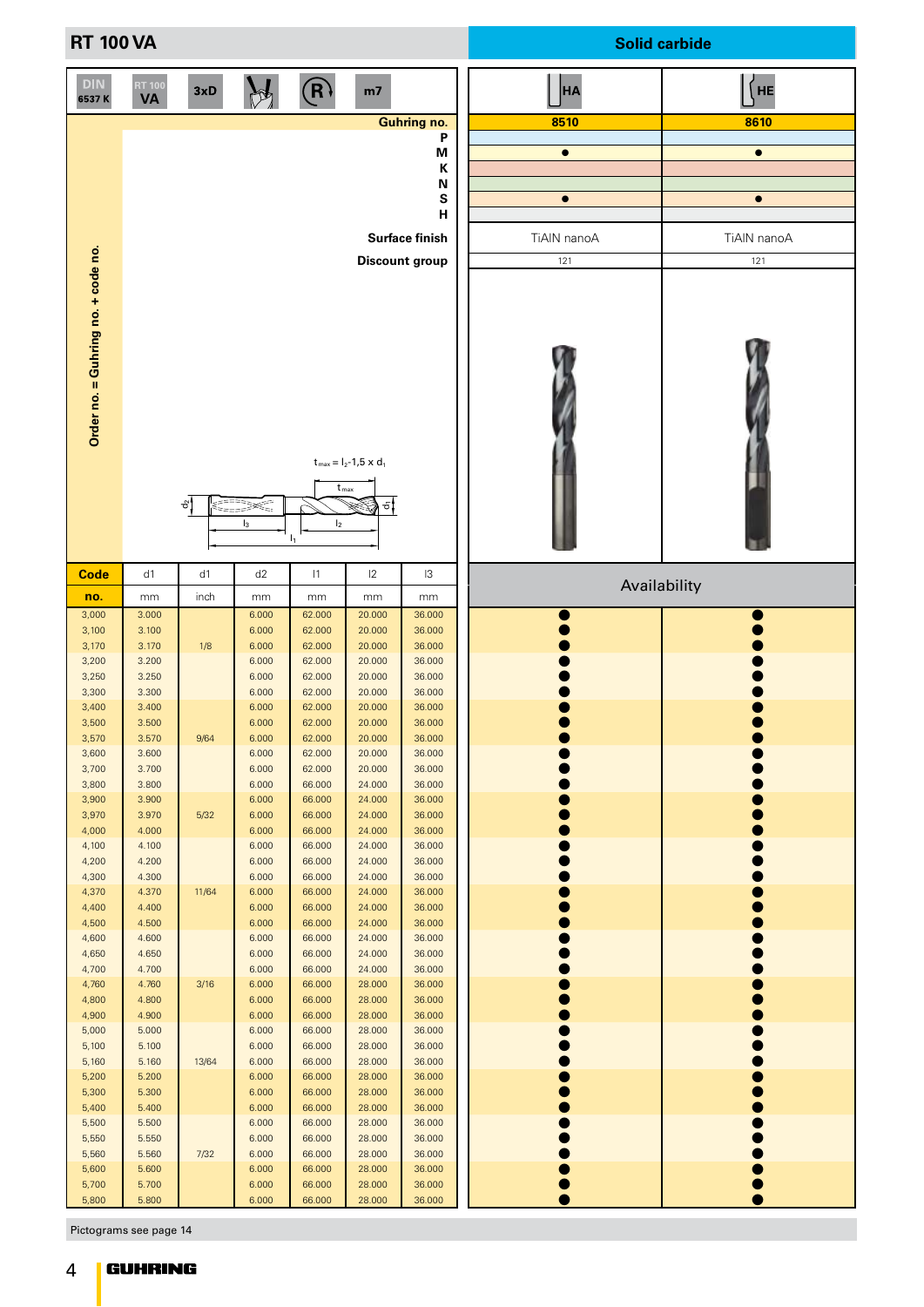| <b>RT 100 VA</b>                   |                            |       |                            |                                     |                                                           |                         |             | <b>Solid carbide</b> |
|------------------------------------|----------------------------|-------|----------------------------|-------------------------------------|-----------------------------------------------------------|-------------------------|-------------|----------------------|
| <b>DIN</b><br>6537K                | <b>RT 100</b><br><b>VA</b> | 3xD   |                            | $\left(\widehat{\mathsf{R}}\right)$ | m <sub>7</sub>                                            |                         | <b>HA</b>   | HE                   |
|                                    |                            |       |                            |                                     |                                                           | <b>Guhring no.</b><br>P | 8510        | 8610                 |
|                                    |                            |       |                            |                                     |                                                           | M                       | $\bullet$   | $\bullet$            |
|                                    |                            |       |                            |                                     |                                                           | Κ                       |             |                      |
|                                    |                            |       |                            |                                     |                                                           | N<br>S                  | $\bullet$   | $\bullet$            |
|                                    |                            |       |                            |                                     |                                                           | н                       |             |                      |
|                                    |                            |       |                            |                                     |                                                           | <b>Surface finish</b>   | TiAIN nanoA | TiAIN nanoA          |
|                                    |                            |       |                            |                                     |                                                           | <b>Discount group</b>   | 121         | 121                  |
| Order no. = Guhring no. + code no. |                            | ಕೆ.   | <sup>≔⋜⋛</sup> ⋛⋛<br>$I_3$ | I <sub>2</sub><br>$\mathsf{I}_1$    | $t_{max} = I_2 - 1.5 \times d_1$<br>$t_{\text{max}}$<br>하 |                         |             |                      |
| Code                               | d1                         | d1    | d2                         | 1                                   | 2                                                         | 13                      |             | Availability         |
| no.                                | mm                         | inch  | mm                         | mm                                  | mm                                                        | mm                      |             |                      |
| 5,900<br>5,950                     | 5.900<br>5.950             | 15/64 | 6.000<br>6.000             | 66.000<br>66.000                    | 28.000<br>28.000                                          | 36.000<br>36.000        |             |                      |
| 6,000                              | 6.000                      |       | 6.000                      | 66.000                              | 28.000                                                    | 36.000                  |             |                      |
| 6,100                              | 6.100                      |       | 8.000                      | 79.000                              | 34.000                                                    | 36.000                  |             |                      |
| 6,200<br>6,300                     | 6.200<br>6.300             |       | 8.000<br>8.000             | 79.000<br>79.000                    | 34.000<br>34.000                                          | 36.000<br>36.000        |             |                      |
| 6,350                              | 6.350                      | 1/4   | 8.000                      | 79.000                              | 34.000                                                    | 36.000                  |             |                      |
| 6,400                              | 6.400                      |       | 8.000                      | 79.000                              | 34.000                                                    | 36.000                  |             |                      |
| 6,500<br>6,600                     | 6.500<br>6.600             |       | 8.000<br>8.000             | 79.000<br>79.000                    | 34.000<br>34.000                                          | 36.000<br>36.000        |             |                      |
| 6,700                              | 6.700                      |       | 8.000                      | 79.000                              | 34.000                                                    | 36.000                  |             |                      |
| 6,750                              | 6.750                      | 17/64 | 8.000                      | 79.000                              | 34.000                                                    | 36.000                  |             |                      |
| 6,800<br>6,900                     | 6.800<br>6.900             |       | 8.000<br>8.000             | 79.000<br>79.000                    | 34.000<br>34.000                                          | 36.000<br>36.000        |             |                      |
| 7,000                              | 7.000                      |       | 8.000                      | 79.000                              | 34.000                                                    | 36.000                  |             |                      |
| 7,100                              | 7.100                      |       | 8.000                      | 79.000                              | 41.000                                                    | 36.000                  |             |                      |
| 7,140<br>7,200                     | 7.140<br>7.200             | 9/32  | 8.000<br>8.000             | 79.000<br>79.000                    | 41.000<br>41.000                                          | 36.000<br>36.000        |             |                      |
| 7,300                              | 7.300                      |       | 8.000                      | 79.000                              | 41.000                                                    | 36.000                  |             |                      |
| 7,400                              | 7.400                      |       | 8.000                      | 79.000                              | 41.000                                                    | 36.000                  |             |                      |
| 7,500<br>7,540                     | 7.500<br>7.540             | 19/64 | 8.000<br>8.000             | 79.000<br>79.000                    | 41.000<br>41.000                                          | 36.000<br>36.000        |             |                      |
| 7,600                              | 7.600                      |       | 8.000                      | 79.000                              | 41.000                                                    | 36.000                  |             |                      |
| 7,700                              | 7.700                      |       | 8.000                      | 79.000                              | 41.000                                                    | 36.000                  |             |                      |
| 7,800                              | 7.800                      |       | 8.000                      | 79.000                              | 41.000<br>41.000                                          | 36.000                  |             |                      |
| 7,900<br>7,940                     | 7.900<br>7.940             | 5/16  | 8.000<br>8.000             | 79.000<br>79.000                    | 41.000                                                    | 36.000<br>36.000        |             |                      |
| 8,000                              | 8.000                      |       | 8.000                      | 79.000                              | 41.000                                                    | 36.000                  |             |                      |
| 8,100                              | 8.100                      |       | 10.000                     | 89.000                              | 47.000                                                    | 40.000                  |             |                      |
| 8,200<br>8,300                     | 8.200<br>8.300             |       | 10.000<br>10.000           | 89.000<br>89.000                    | 47.000<br>47.000                                          | 40.000<br>40.000        |             |                      |
| 8,330                              | 8.330                      | 21/64 | 10.000                     | 89.000                              | 47.000                                                    | 40.000                  |             |                      |
| 8,400                              | 8.400                      |       | 10.000                     | 89.000                              | 47.000                                                    | 40.000                  |             |                      |
| 8,500<br>8,600                     | 8.500<br>8.600             |       | 10.000<br>10.000           | 89.000<br>89.000                    | 47.000<br>47.000                                          | 40.000<br>40.000        |             |                      |
| 8,700                              | 8.700                      |       | 10.000                     | 89.000                              | 47.000                                                    | 40.000                  |             |                      |
| 8,730                              | 8.730                      | 11/32 | 10.000                     | 89.000                              | 47.000                                                    | 40.000                  |             |                      |
| 8,800                              | 8.800                      |       | 10.000                     | 89.000                              | 47.000                                                    | 40.000                  |             |                      |
| 8,900                              | 8.900                      |       | 10.000                     | 89.000                              | 47.000                                                    | 40.000                  |             |                      |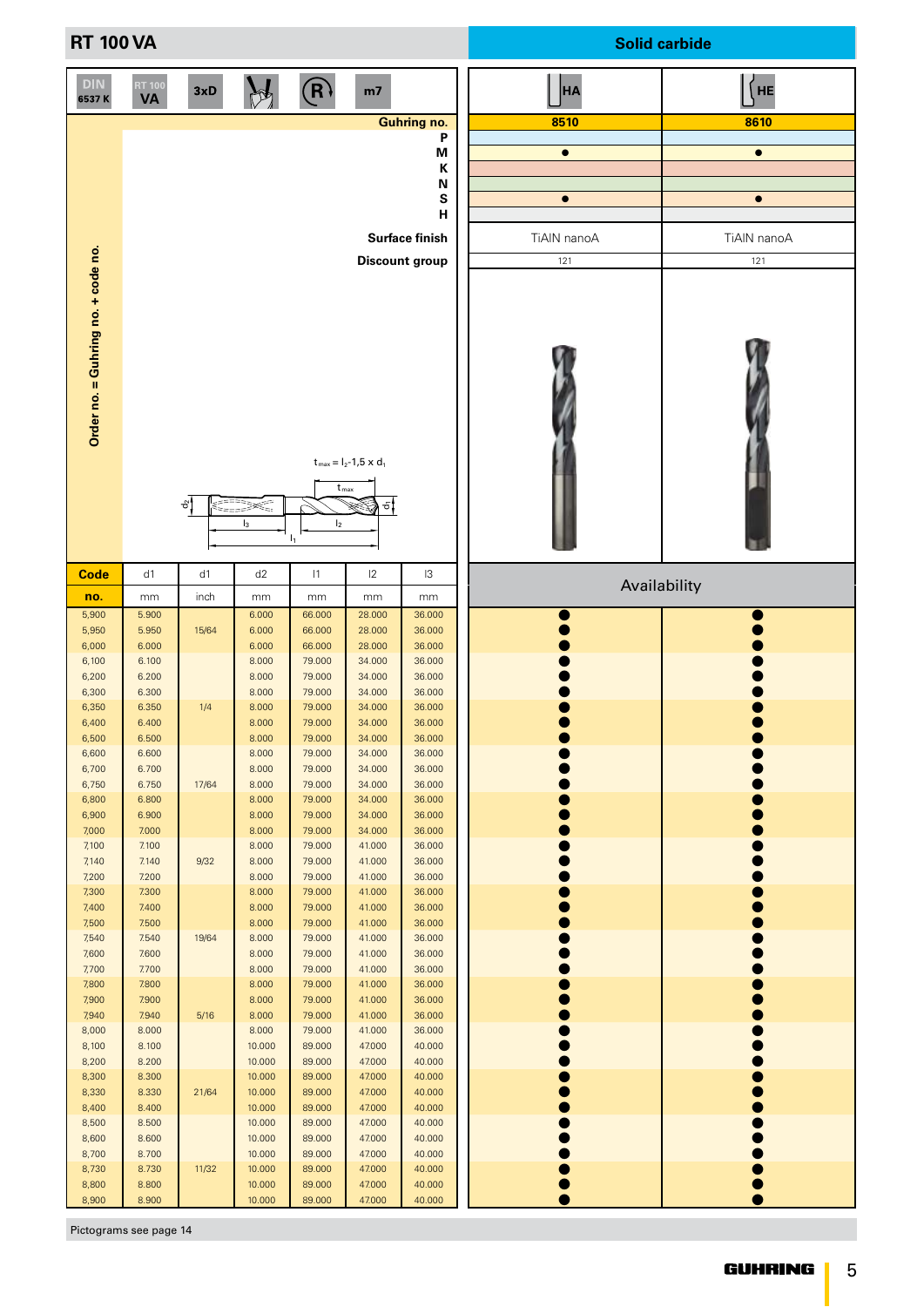| <b>RT 100 VA</b>                   |                            |       |                  |                                                                      |                                       |                         |             | <b>Solid carbide</b> |
|------------------------------------|----------------------------|-------|------------------|----------------------------------------------------------------------|---------------------------------------|-------------------------|-------------|----------------------|
| DIN<br>6537K                       | <b>RT 100</b><br><b>VA</b> | 3xD   |                  | $(\mathsf{R})$                                                       | m <sub>7</sub>                        |                         | <b>HA</b>   | <b>HE</b>            |
|                                    |                            |       |                  |                                                                      |                                       | <b>Guhring no.</b><br>P | 8510        | 8610                 |
|                                    |                            |       |                  |                                                                      |                                       | M                       | $\bullet$   | $\bullet$            |
|                                    |                            |       |                  |                                                                      |                                       | К<br>N                  |             |                      |
|                                    |                            |       |                  |                                                                      |                                       | S                       | $\bullet$   | $\bullet$            |
|                                    |                            |       |                  |                                                                      |                                       | н                       |             |                      |
|                                    |                            |       |                  |                                                                      |                                       | <b>Surface finish</b>   | TiAIN nanoA | TiAIN nanoA          |
|                                    |                            |       |                  |                                                                      |                                       | <b>Discount group</b>   | 121         | 121                  |
| Order no. = Guhring no. + code no. |                            | ಕಿ    | ⋍⋍⋽⋙<br>$I_3$    | $t_{\scriptscriptstyle \sf max}$<br>I <sub>2</sub><br>$\mathbf{I}_1$ | $t_{max} = I_2 - 1.5 \times d_1$<br>학 |                         |             |                      |
| <b>Code</b>                        | d1                         | d1    | d2               | 1                                                                    | $ 2\rangle$                           | $\mathsf{I}3$           |             | Availability         |
| no.<br>9,000                       | mm<br>9.000                | inch  | mm<br>10.000     | mm<br>89.000                                                         | mm<br>47.000                          | mm<br>40.000            |             |                      |
| 9,100                              | 9.100                      |       | 10.000           | 89.000                                                               | 47.000                                | 40.000                  |             |                      |
| 9,130                              | 9.130                      | 23/64 | 10.000           | 89.000                                                               | 47.000                                | 40.000                  |             |                      |
| 9,200<br>9,250                     | 9.200<br>9.250             |       | 10.000<br>10.000 | 89.000<br>89.000                                                     | 47.000<br>47.000                      | 40.000<br>40.000        |             |                      |
| 9,300                              | 9.300                      |       | 10.000           | 89.000                                                               | 47.000                                | 40.000                  |             |                      |
| 9,400<br>9,500                     | 9.400<br>9.500             |       | 10.000<br>10.000 | 89.000<br>89.000                                                     | 47.000<br>47.000                      | 40.000<br>40.000        |             |                      |
| 9,520                              | 9.520                      | 3/8   | 10.000           | 89.000                                                               | 47.000                                | 40.000                  |             |                      |
| 9,600<br>9,700                     | 9.600<br>9.700             |       | 10.000<br>10.000 | 89.000<br>89.000                                                     | 47.000<br>47.000                      | 40.000<br>40.000        |             |                      |
| 9,800                              | 9.800                      |       | 10.000           | 89.000                                                               | 47.000                                | 40.000                  |             |                      |
| 9,900                              | 9.900                      |       | 10.000           | 89.000                                                               | 47.000                                | 40.000                  |             |                      |
| 9,920<br>10,000                    | 9.920<br>10.000            | 25/64 | 10.000<br>10.000 | 89.000<br>89.000                                                     | 47.000<br>47.000                      | 40.000<br>40.000        |             |                      |
| 10,100                             | 10.100                     |       | 12.000           | 102.000                                                              | 55.000                                | 45.000                  |             |                      |
| 10,200<br>10,300                   | 10.200<br>10.300           |       | 12.000<br>12.000 | 102.000<br>102.000                                                   | 55.000<br>55.000                      | 45.000<br>45.000        |             |                      |
| 10,320                             | 10.320                     | 13/32 | 12.000           | 102.000                                                              | 55.000                                | 45.000                  |             |                      |
| 10,400                             | 10.400                     |       | 12.000           | 102.000                                                              | 55.000                                | 45.000                  |             |                      |
| 10,500<br>10,600                   | 10.500<br>10.600           |       | 12.000<br>12.000 | 102.000<br>102.000                                                   | 55.000<br>55.000                      | 45.000<br>45.000        |             |                      |
| 10,700                             | 10.700                     |       | 12.000           | 102.000                                                              | 55.000                                | 45.000                  |             |                      |
| 10,800                             | 10.800                     |       | 12.000           | 102.000                                                              | 55.000                                | 45.000                  |             |                      |
| 10,900<br>11,000                   | 10.900<br>11.000           |       | 12.000<br>12.000 | 102.000<br>102.000                                                   | 55.000<br>55.000                      | 45.000<br>45.000        |             |                      |
| 11,100                             | 11.100                     |       | 12.000           | 102.000                                                              | 55.000                                | 45.000                  |             |                      |
| 11,110                             | 11.110                     | 7/16  | 12.000           | 102.000                                                              | 55.000                                | 45.000                  |             |                      |
| 11,200<br>11,300                   | 11.200<br>11.300           |       | 12.000<br>12.000 | 102.000<br>102.000                                                   | 55.000<br>55.000                      | 45.000<br>45.000        |             |                      |
| 11,400                             | 11.400                     |       | 12.000           | 102.000                                                              | 55.000                                | 45.000                  |             |                      |
| 11,500                             | 11.500                     |       | 12.000           | 102.000                                                              | 55.000                                | 45.000                  |             |                      |
| 11,600<br>11,700                   | 11.600<br>11.700           |       | 12.000<br>12.000 | 102.000<br>102.000                                                   | 55.000<br>55.000                      | 45.000<br>45.000        |             |                      |
| 11,800                             | 11.800                     |       | 12.000           | 102.000                                                              | 55.000                                | 45.000                  |             |                      |
| 11,900<br>11,910                   | 11.900<br>11.910           | 15/32 | 12.000<br>12.000 | 102.000<br>102.000                                                   | 55.000<br>55.000                      | 45.000<br>45.000        |             |                      |
| 12,000                             | 12.000                     |       | 12.000           | 102.000                                                              | 55.000                                | 45.000                  |             |                      |
| 12,200                             | 12.200                     |       | 14.000           | 107.000                                                              | 60.000                                | 45.000                  |             |                      |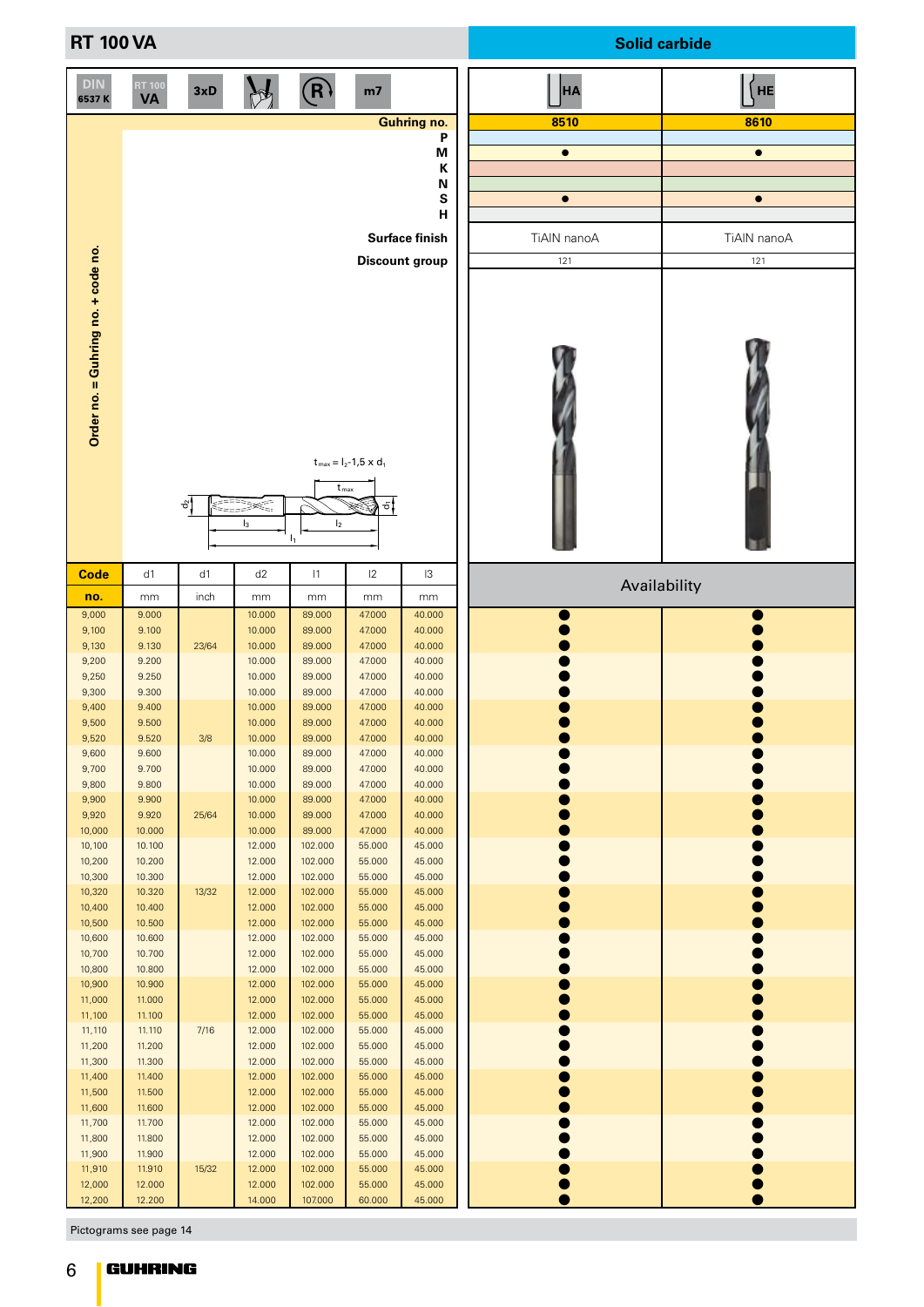| <b>RT 100 VA</b>                   |                            |      |                       |                                  |                                                           |                         |             | <b>Solid carbide</b> |
|------------------------------------|----------------------------|------|-----------------------|----------------------------------|-----------------------------------------------------------|-------------------------|-------------|----------------------|
| <b>DIN</b><br>6537K                | <b>RT 100</b><br><b>VA</b> | 3xD  |                       | $\left(\mathsf{R}\right)$        | m7                                                        |                         | <b>HA</b>   | HE                   |
|                                    |                            |      |                       |                                  |                                                           | <b>Guhring no.</b><br>P | 8510        | 8610                 |
|                                    |                            |      |                       |                                  |                                                           | M                       | $\bullet$   | $\bullet$            |
|                                    |                            |      |                       |                                  |                                                           | К<br>N                  |             |                      |
|                                    |                            |      |                       |                                  |                                                           | S                       | $\bullet$   | $\bullet$            |
|                                    |                            |      |                       |                                  |                                                           | н                       |             |                      |
|                                    |                            |      |                       |                                  |                                                           | <b>Surface finish</b>   | TiAIN nanoA | TiAIN nanoA          |
| Order no. = Guhring no. + code no. |                            | ಕೆ   | <sup>⋰</sup><br>$I_3$ | I <sub>2</sub><br>$\mathsf{I}_1$ | $t_{max} = I_2 - 1.5 \times d_1$<br>$t_{\text{max}}$<br>학 | <b>Discount group</b>   | 121         | 121                  |
| Code                               | d1                         | d1   | d2                    | 1                                | 2                                                         | $\mathsf{I}3$           |             | Availability         |
| no.<br>12,500                      | mm<br>12.500               | inch | mm<br>14.000          | mm<br>107.000                    | mm<br>60.000                                              | mm<br>45.000            |             |                      |
| 12,700                             | 12.700                     | 1/2  | 14.000                | 107.000                          | 60.000                                                    | 45.000                  |             |                      |
| 12,800<br>13,000                   | 12.800<br>13.000           |      | 14.000<br>14.000      | 107.000<br>107.000               | 60.000<br>60.000                                          | 45.000<br>45.000        |             |                      |
| 13,300                             | 13.300                     |      | 14.000                | 107.000                          | 60.000                                                    | 45.000                  |             |                      |
| 13,500<br>13,700                   | 13.500<br>13.700           |      | 14.000<br>14.000      | 107.000<br>107.000               | 60.000<br>60.000                                          | 45.000<br>45.000        |             |                      |
| 14,000                             | 14.000                     |      | 14.000                | 107.000                          | 60.000                                                    | 45.000                  |             |                      |
| 14,200<br>14,290                   | 14.200<br>14.290           | 9/16 | 16.000<br>16.000      | 115.000<br>115.000               | 65.000<br>65.000                                          | 48.000<br>48.000        |             |                      |
| 14,300                             | 14.300                     |      | 16.000                | 115.000                          | 65.000                                                    | 48.000                  |             |                      |
| 14,500<br>14,700                   | 14.500<br>14.700           |      | 16.000<br>16.000      | 115.000<br>115.000               | 65.000<br>65.000                                          | 48.000<br>48.000        |             |                      |
| 15,000                             | 15.000                     |      | 16.000                | 115.000                          | 65.000                                                    | 48.000                  |             |                      |
| 15,200<br>15,300                   | 15.200<br>15.300           |      | 16.000<br>16.000      | 115.000<br>115.000               | 65.000<br>65.000                                          | 48.000<br>48.000        |             |                      |
| 15,500                             | 15.500                     |      | 16.000                | 115.000                          | 65.000                                                    | 48.000                  |             |                      |
| 15,700<br>16,000                   | 15.700<br>16.000           |      | 16.000<br>16.000      | 115.000<br>115.000               | 65.000<br>65.000                                          | 48.000<br>48.000        |             |                      |
| 16,300                             | 16.300                     |      | 18.000                | 123.000                          | 73.000                                                    | 48.000                  |             |                      |
| 16,500<br>16,900                   | 16.500<br>16.900           |      | 18.000<br>18.000      | 123.000<br>123.000               | 73.000<br>73.000                                          | 48.000<br>48.000        |             |                      |
| 17,000                             | 17.000                     |      | 18.000                | 123.000                          | 73.000                                                    | 48.000                  |             |                      |
| 17,300<br>17,500                   | 17.300<br>17.500           |      | 18.000<br>18.000      | 123.000<br>123.000               | 73.000<br>73.000                                          | 48.000<br>48.000        |             |                      |
| 18,000                             | 18.000                     |      | 18.000                | 123.000                          | 73.000                                                    | 48.000                  |             |                      |
| 18,500<br>18,900                   | 18.500<br>18.900           |      | 20.000<br>20.000      | 131.000<br>131.000               | 79.000<br>79.000                                          | 50.000<br>50.000        |             |                      |
| 19,000                             | 19.000                     |      | 20.000                | 131.000                          | 79.000                                                    | 50.000                  |             |                      |
| 19,050<br>19,300                   | 19.050<br>19.300           | 3/4  | 20.000<br>20.000      | 131.000<br>131.000               | 79.000<br>79.000                                          | 50.000<br>50.000        |             |                      |
| 19,500                             | 19.500                     |      | 20.000                | 131.000                          | 79.000                                                    | 50.000                  |             |                      |
| 20,000                             | 20.000                     |      | 20.000                | 131.000                          | 79.000                                                    | 50.000                  |             |                      |
|                                    |                            |      |                       |                                  |                                                           |                         |             |                      |
|                                    |                            |      |                       |                                  |                                                           |                         |             |                      |
|                                    |                            |      |                       |                                  |                                                           |                         |             |                      |
|                                    |                            |      |                       |                                  |                                                           |                         |             |                      |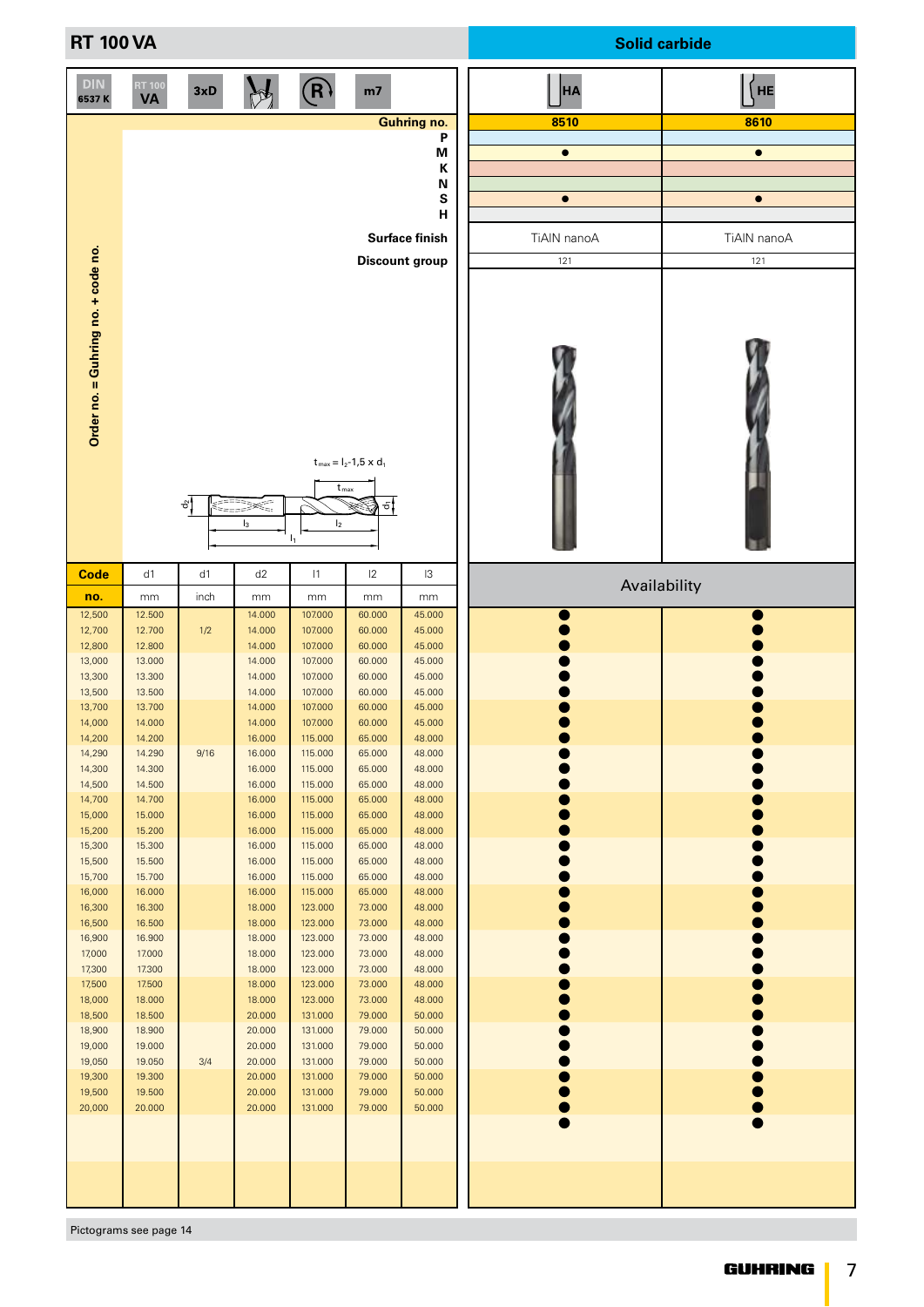| <b>RT 100 VA</b>                   |                     |        |                |                                  |                                                                  |                         |              | <b>Solid carbide</b> |
|------------------------------------|---------------------|--------|----------------|----------------------------------|------------------------------------------------------------------|-------------------------|--------------|----------------------|
| <b>DIN</b><br>6537L                | RT 100<br><b>VA</b> | 5xD    |                | $(\mathsf{R})$                   | m <sub>7</sub>                                                   |                         | <b>HA</b>    | HE                   |
|                                    |                     |        |                |                                  |                                                                  | <b>Guhring no.</b><br>P | 8511         | 8611                 |
|                                    |                     |        |                |                                  |                                                                  | M                       | $\bullet$    | $\bullet$            |
|                                    |                     |        |                |                                  |                                                                  | К                       |              |                      |
|                                    |                     |        |                |                                  |                                                                  | N                       |              |                      |
|                                    |                     |        |                |                                  |                                                                  | S<br>н                  | $\bullet$    | $\bullet$            |
|                                    |                     |        |                |                                  |                                                                  | Surface finish          |              | TiAIN nanoA          |
|                                    |                     |        |                |                                  |                                                                  |                         | TiAIN nanoA  |                      |
|                                    |                     |        |                |                                  |                                                                  | <b>Discount group</b>   | 121          | 121                  |
| Order no. = Guhring no. + code no. |                     | ಕೆ     | ⋐⋑⋐<br>$I_3$   | I <sub>2</sub><br>$\mathsf{I}_1$ | $t_{max} = I_2 - 1.5 \times d_1$<br>$t_{\text{max}}$<br>$\sigma$ |                         |              |                      |
| <b>Code</b>                        | d1                  | d1     | d2             | 1                                | $ 2\rangle$                                                      | 13                      | Availability |                      |
| no.                                | mm<br>3.000         | inch   | mm<br>6.000    | mm<br>66.000                     | mm                                                               | mm<br>36.000            |              |                      |
| 3,000<br>3,100                     | 3.100               |        | 6.000          | 66.000                           | 28.000<br>28.000                                                 | 36.000                  |              |                      |
| 3,170                              | 3.170               | 1/8    | 6.000          | 66.000                           | 28.000                                                           | 36.000                  |              |                      |
| 3,200                              | 3.200               |        | 6.000          | 66.000                           | 28.000                                                           | 36.000                  |              |                      |
| 3,250<br>3,300                     | 3.250<br>3.300      |        | 6.000<br>6.000 | 66.000<br>66.000                 | 28.000<br>28.000                                                 | 36.000<br>36.000        |              |                      |
| 3,400                              | 3.400               |        | 6.000          | 66.000                           | 28.000                                                           | 36.000                  |              |                      |
| 3,500                              | 3.500               |        | 6.000          | 66.000                           | 28.000                                                           | 36.000                  |              |                      |
| 3,570                              | 3.570               | 9/64   | 6.000          | 66.000                           | 28.000                                                           | 36.000                  |              |                      |
| 3,600<br>3,700                     | 3.600<br>3.700      |        | 6.000<br>6.000 | 66.000<br>66.000                 | 28.000<br>28.000                                                 | 36.000<br>36.000        |              |                      |
| 3,800                              | 3.800               |        | 6.000          | 74.000                           | 36.000                                                           | 36.000                  |              |                      |
| 3,900                              | 3.900               |        | 6.000          | 74.000                           | 36.000                                                           | 36.000                  |              |                      |
| 3,970                              | 3.970               | 5/32   | 6.000          | 74.000                           | 36.000                                                           | 36.000                  |              |                      |
| 4,000                              | 4.000               |        | 6.000          | 74.000                           | 36.000                                                           | 36.000                  |              |                      |
| 4,100<br>4,200                     | 4.100<br>4.200      |        | 6.000<br>6.000 | 74.000<br>74.000                 | 36.000<br>36.000                                                 | 36.000<br>36.000        |              |                      |
| 4,300                              | 4.300               |        | 6.000          | 74.000                           | 36.000                                                           | 36.000                  |              |                      |
| 4,370                              | 4.370               | 11/64  | 6.000          | 74.000                           | 36.000                                                           | 36.000                  |              |                      |
| 4,400                              | 4.400               |        | 6.000          | 74.000                           | 36.000                                                           | 36.000                  |              |                      |
| 4,500                              | 4.500               |        | 6.000          | 74.000                           | 36.000                                                           | 36.000                  |              |                      |
| 4,600<br>4,650                     | 4.600<br>4.650      |        | 6.000<br>6.000 | 74.000<br>74.000                 | 36.000<br>36.000                                                 | 36.000<br>36.000        |              |                      |
| 4,700                              | 4.700               |        | 6.000          | 74.000                           | 36.000                                                           | 36.000                  |              |                      |
| 4,760                              | 4.760               | 3/16   | 6.000          | 82.000                           | 44.000                                                           | 36.000                  |              |                      |
| 4,800                              | 4.800               |        | 6.000          | 82.000                           | 44.000                                                           | 36.000                  |              |                      |
| 4,900                              | 4.900               |        | 6.000          | 82.000<br>82.000                 | 44.000                                                           | 36.000<br>36.000        |              |                      |
| 5,000<br>5,100                     | 5.000<br>5.100      |        | 6.000<br>6.000 | 82.000                           | 44.000<br>44.000                                                 | 36.000                  |              |                      |
| 5,160                              | 5.160               | 13/64  | 6.000          | 82.000                           | 44.000                                                           | 36.000                  |              |                      |
| 5,200                              | 5.200               |        | 6.000          | 82.000                           | 44.000                                                           | 36.000                  |              |                      |
| 5,300                              | 5.300               |        | 6.000          | 82.000                           | 44.000                                                           | 36.000                  |              |                      |
| 5,400<br>5,500                     | 5.400<br>5.500      |        | 6.000<br>6.000 | 82.000<br>82.000                 | 44.000<br>44.000                                                 | 36.000<br>36.000        |              |                      |
| 5,550                              | 5.550               |        | 6.000          | 82.000                           | 44.000                                                           | 36.000                  |              |                      |
| 5,560                              | 5.560               | $7/32$ | 6.000          | 82.000                           | 44.000                                                           | 36.000                  |              |                      |
| 5,600                              | 5.600               |        | 6.000          | 82.000                           | 44.000                                                           | 36.000                  |              |                      |
| 5,700                              | 5.700               |        | 6.000          | 82.000                           | 44.000                                                           | 36.000                  |              |                      |
| 5,800                              | 5.800               |        | 6.000          | 82.000                           | 44.000                                                           | 36.000                  |              |                      |

f.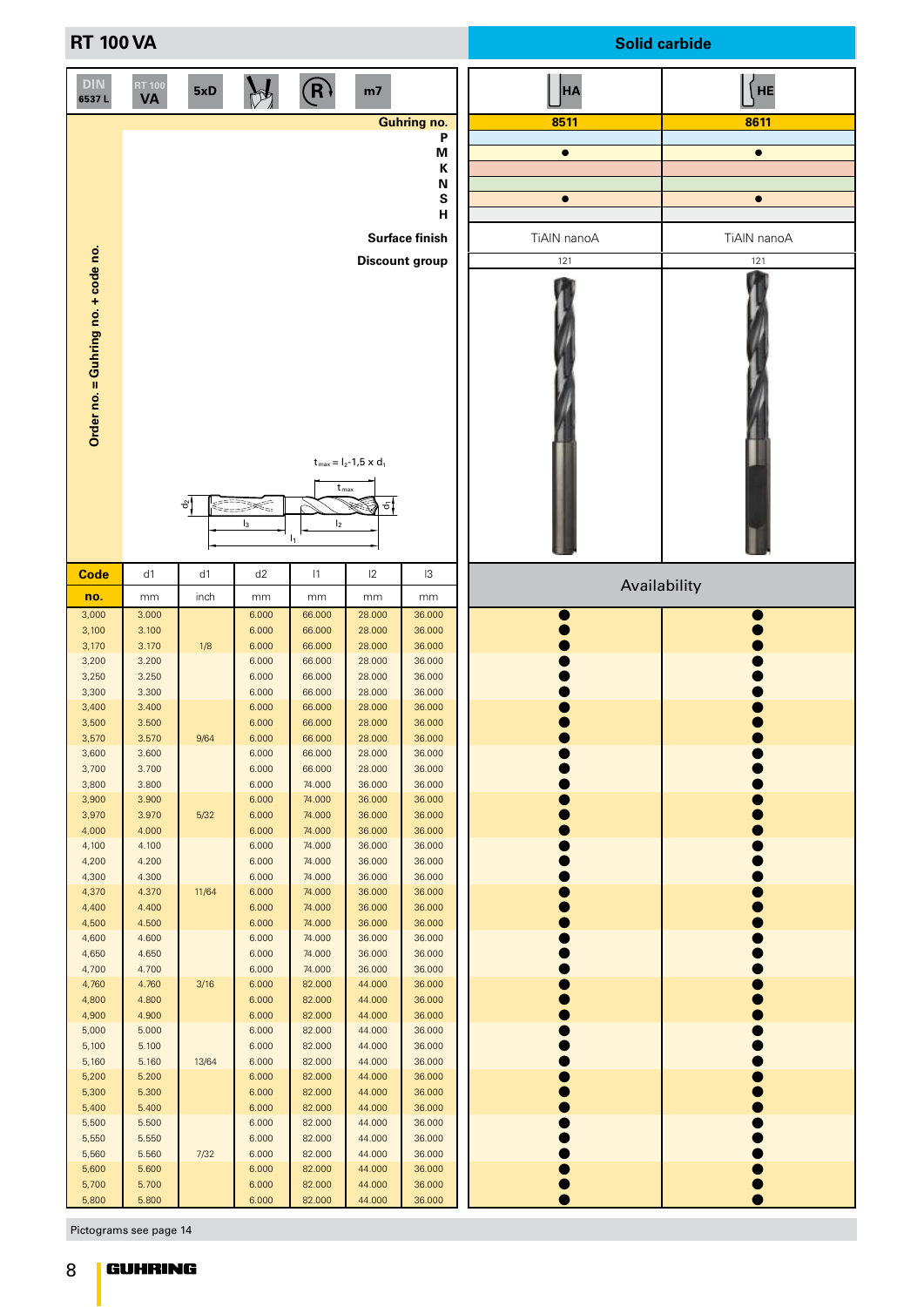| <b>RT 100 VA</b>                   |                            |       |                  |                                  |                                                                                                                     |                         |             | <b>Solid carbide</b> |
|------------------------------------|----------------------------|-------|------------------|----------------------------------|---------------------------------------------------------------------------------------------------------------------|-------------------------|-------------|----------------------|
| <b>DIN</b><br>6537L                | <b>RT 100</b><br><b>VA</b> | 5xD   |                  | (R)                              | m <sub>7</sub>                                                                                                      |                         | <b>HA</b>   | HE                   |
|                                    |                            |       |                  |                                  |                                                                                                                     | <b>Guhring no.</b><br>P | 8511        | 8611                 |
|                                    |                            |       |                  |                                  |                                                                                                                     | M                       | $\bullet$   | $\bullet$            |
|                                    |                            |       |                  |                                  |                                                                                                                     | К<br>N                  |             |                      |
|                                    |                            |       |                  |                                  |                                                                                                                     | S                       | $\bullet$   | $\bullet$            |
|                                    |                            |       |                  |                                  |                                                                                                                     | н                       |             |                      |
|                                    |                            |       |                  |                                  |                                                                                                                     | <b>Surface finish</b>   | TiAIN nanoA | TiAIN nanoA          |
| Order no. = Guhring no. + code no. |                            | ಕೆ.   | ⋽⋽⋝⋚⋽<br>$I_3$   | I <sub>2</sub><br>I <sub>1</sub> | $\mathbf{t}_{\text{max}} = \mathbf{I}_2\text{-}1, 5 \times \mathbf{d}_1$<br>$t_{\text{max}}$<br>$-\varepsilon$<br>⋙ | <b>Discount group</b>   | 121         | 121                  |
| <b>Code</b>                        | d1                         | d1    | d2               | 1                                | 2                                                                                                                   | 13                      |             | Availability         |
| no.                                | mm                         | inch  | mm               | mm                               | mm                                                                                                                  | mm                      |             |                      |
| 5,900<br>5,950                     | 5.900<br>5.950             | 15/64 | 6.000<br>6.000   | 82.000<br>82.000                 | 44.000<br>44.000                                                                                                    | 36.000<br>36.000        |             |                      |
| 6,000                              | 6.000<br>6.100             |       | 6.000<br>8.000   | 82.000<br>91.000                 | 44.000<br>53.000                                                                                                    | 36.000<br>36.000        |             |                      |
| 6,100<br>6,200                     | 6.200                      |       | 8.000            | 91.000                           | 53.000                                                                                                              | 36.000                  |             |                      |
| 6,300                              | 6.300<br>6.350             |       | 8.000<br>8.000   | 91.000<br>91.000                 | 53.000<br>53.000                                                                                                    | 36.000<br>36.000        |             |                      |
| 6,350<br>6,400                     | 6.400                      | 1/4   | 8.000            | 91.000                           | 53.000                                                                                                              | 36.000                  |             |                      |
| 6,500                              | 6.500<br>6.600             |       | 8.000<br>8.000   | 91.000                           | 53.000                                                                                                              | 36.000                  |             |                      |
| 6,600<br>6,700                     | 6.700                      |       | 8.000            | 91.000<br>91.000                 | 53.000<br>53.000                                                                                                    | 36.000<br>36.000        |             |                      |
| 6,750                              | 6.750<br>6.800             | 17/64 | 8.000            | 91.000<br>91.000                 | 53.000                                                                                                              | 36.000                  |             |                      |
| 6,800<br>6,900                     | 6.900                      |       | 8.000<br>8.000   | 91.000                           | 53.000<br>53.000                                                                                                    | 36.000<br>36.000        |             |                      |
| 7,000                              | 7.000                      |       | 8.000            | 91.000                           | 53.000                                                                                                              | 36.000                  |             |                      |
| 7,100<br>7,140                     | 7.100<br>7.140             | 9/32  | 8.000<br>8.000   | 91.000<br>91.000                 | 53.000<br>53.000                                                                                                    | 36.000<br>36.000        |             |                      |
| 7,200                              | 7.200                      |       | 8.000            | 91.000                           | 53.000                                                                                                              | 36.000                  |             |                      |
| 7,300<br>7,400                     | 7.300<br>7.400             |       | 8.000<br>8.000   | 91.000<br>91.000                 | 53.000<br>53.000                                                                                                    | 36.000<br>36.000        |             |                      |
| 7,500                              | 7.500                      |       | 8.000            | 91.000                           | 53.000                                                                                                              | 36.000                  |             |                      |
| 7,540<br>7,600                     | 7.540<br>7.600             | 19/64 | 8.000<br>8.000   | 91.000<br>91.000                 | 53.000<br>53.000                                                                                                    | 36.000<br>36.000        |             |                      |
| 7,700                              | 7.700                      |       | 8.000            | 91.000                           | 53.000                                                                                                              | 36.000                  |             |                      |
| 7,800<br>7,900                     | 7.800<br>7.900             |       | 8.000<br>8.000   | 91.000<br>91.000                 | 53.000<br>53.000                                                                                                    | 36.000<br>36.000        |             |                      |
| 7,940                              | 7.940                      | 5/16  | 8.000            | 91.000                           | 53.000                                                                                                              | 36.000                  |             |                      |
| 8,000<br>8,100                     | 8.000<br>8.100             |       | 8.000<br>10.000  | 91.000<br>103.000                | 53.000<br>61.000                                                                                                    | 36.000<br>40.000        |             |                      |
| 8,200                              | 8.200                      |       | 10.000           | 103.000                          | 61.000                                                                                                              | 40.000                  |             |                      |
| 8,300<br>8,330                     | 8.300<br>8.330             | 21/64 | 10.000<br>10.000 | 103.000<br>103.000               | 61.000<br>61.000                                                                                                    | 40.000<br>40.000        |             |                      |
| 8,400                              | 8.400                      |       | 10.000           | 103.000                          | 61.000                                                                                                              | 40.000                  |             |                      |
| 8,500<br>8,600                     | 8.500<br>8.600             |       | 10.000<br>10.000 | 103.000<br>103.000               | 61.000<br>61.000                                                                                                    | 40.000<br>40.000        |             |                      |
| 8,700                              | 8.700                      |       | 10.000           | 103.000                          | 61.000                                                                                                              | 40.000                  |             |                      |
| 8,730<br>8,800                     | 8.730<br>8.800             | 11/32 | 10.000<br>10.000 | 103.000<br>103.000               | 61.000<br>61.000                                                                                                    | 40.000<br>40.000        |             |                      |
| 8,900                              | 8.900                      |       | 10.000           | 103.000                          | 61.000                                                                                                              | 40.000                  |             |                      |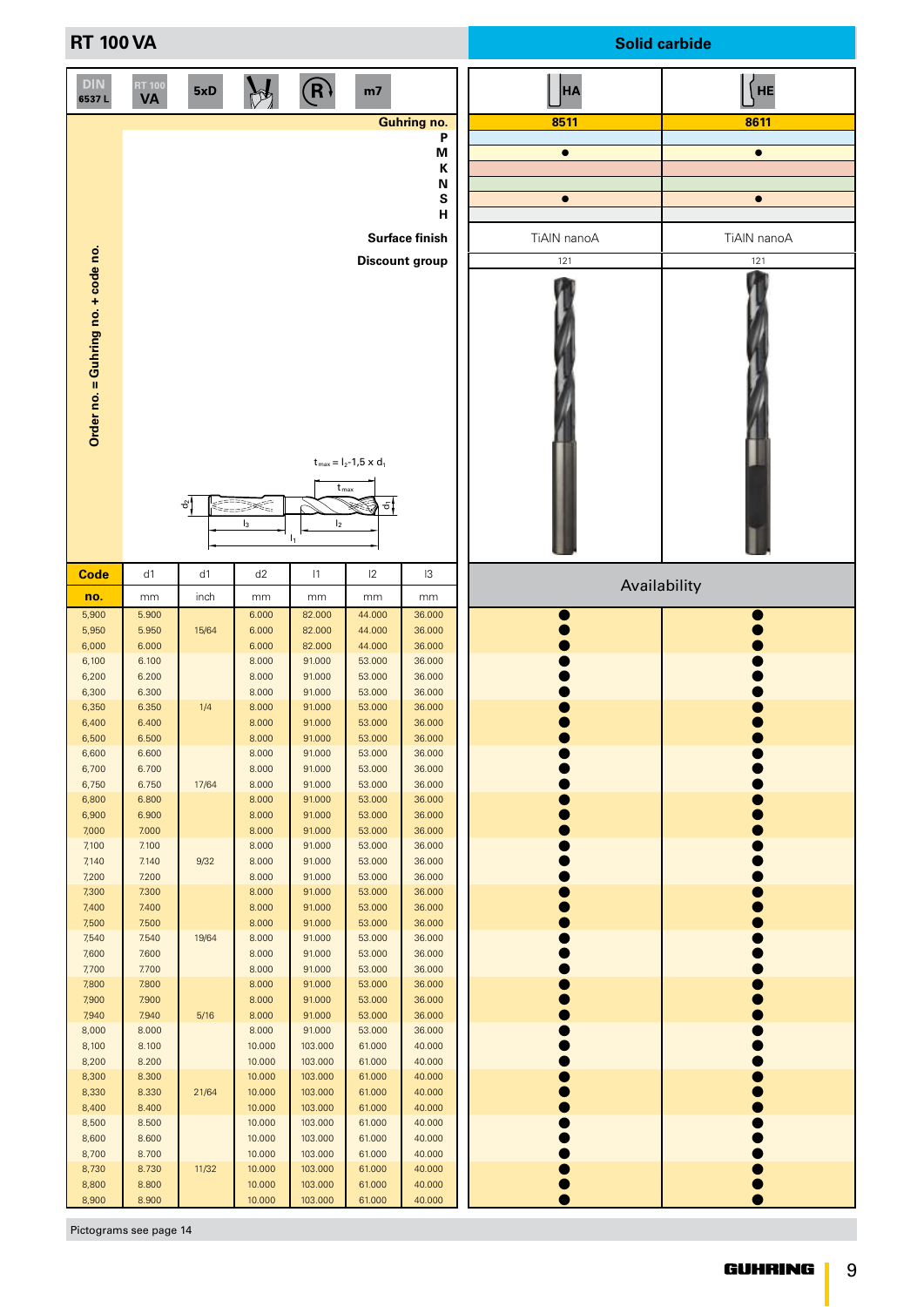| <b>RT 100 VA</b>                   |                     |       |                            |                                                      |                                       |                                                                                                    |                                                      | <b>Solid carbide</b>                                 |
|------------------------------------|---------------------|-------|----------------------------|------------------------------------------------------|---------------------------------------|----------------------------------------------------------------------------------------------------|------------------------------------------------------|------------------------------------------------------|
| <b>DIN</b><br>6537L                | RT 100<br><b>VA</b> | 5xD   |                            | $(\mathsf{R})$                                       | m <sub>7</sub>                        |                                                                                                    | <b>HA</b>                                            | HE                                                   |
| Order no. = Guhring no. + code no. |                     | ಕೆ    | <del>⋍⋾⋝</del> ⋝⋸<br>$I_3$ | $t_{\text{max}}$<br>$\mathsf{I}_2$<br>$\mathsf{I}_1$ | $t_{max} = I_2 - 1.5 \times d_1$<br>하 | <b>Guhring no.</b><br>P<br>М<br>К<br>N<br>S<br>н<br><b>Surface finish</b><br><b>Discount group</b> | 8511<br>$\bullet$<br>$\bullet$<br>TiAIN nanoA<br>121 | 8611<br>$\bullet$<br>$\bullet$<br>TiAIN nanoA<br>121 |
| <b>Code</b>                        | d1                  | d1    | d2                         | 1                                                    | $ 2\rangle$                           | 13                                                                                                 | Availability                                         |                                                      |
| no.<br>9,000                       | mm<br>9.000         | inch  | mm<br>10.000               | mm<br>103.000                                        | mm<br>61.000                          | mm<br>40.000                                                                                       |                                                      |                                                      |
| 9,100                              | 9.100               |       | 10.000                     | 103.000                                              | 61.000                                | 40.000                                                                                             |                                                      |                                                      |
| 9,130<br>9,200                     | 9.130<br>9.200      | 23/64 | 10.000<br>10.000           | 103.000<br>103.000                                   | 61.000<br>61.000                      | 40.000<br>40.000                                                                                   |                                                      |                                                      |
| 9,250<br>9,300                     | 9.250<br>9.300      |       | 10.000<br>10.000           | 103.000<br>103.000                                   | 61.000<br>61.000                      | 40.000<br>40.000                                                                                   |                                                      |                                                      |
| 9,400                              | 9.400               |       | 10.000                     | 103.000                                              | 61.000                                | 40.000                                                                                             |                                                      |                                                      |
| 9,500<br>9,520                     | 9.500<br>9.520      | 3/8   | 10.000<br>10.000           | 103.000<br>103.000                                   | 61.000<br>61.000                      | 40.000<br>40.000                                                                                   |                                                      |                                                      |
| 9,600<br>9,700                     | 9.600<br>9.700      |       | 10.000<br>10.000           | 103.000<br>103.000                                   | 61.000<br>61.000                      | 40.000<br>40.000                                                                                   |                                                      |                                                      |
| 9,800                              | 9.800               |       | 10.000                     | 103.000                                              | 61.000                                | 40.000                                                                                             |                                                      |                                                      |
| 9,900<br>9,920                     | 9.900<br>9.920      | 25/64 | 10.000<br>10.000           | 103.000<br>103.000                                   | 61.000<br>61.000                      | 40.000<br>40.000                                                                                   |                                                      |                                                      |
| 10,000<br>10,100                   | 10.000<br>10.100    |       | 10.000<br>12.000           | 103.000<br>118.000                                   | 61.000<br>71.000                      | 40.000<br>45.000                                                                                   |                                                      |                                                      |
| 10,200<br>10,300                   | 10.200<br>10.300    |       | 12.000<br>12.000           | 118.000<br>118.000                                   | 71.000<br>71.000                      | 45.000<br>45.000                                                                                   |                                                      |                                                      |
| 10,320                             | 10.320              | 13/32 | 12.000                     | 118.000                                              | 71.000                                | 45.000                                                                                             |                                                      |                                                      |
| 10,400<br>10,500                   | 10.400<br>10.500    |       | 12.000<br>12.000           | 118.000<br>118.000                                   | 71.000<br>71.000                      | 45.000<br>45.000                                                                                   |                                                      |                                                      |
| 10,600<br>10,700                   | 10.600<br>10.700    |       | 12.000<br>12.000           | 118.000<br>118.000                                   | 71.000<br>71.000                      | 45.000<br>45.000                                                                                   |                                                      |                                                      |
| 10,800                             | 10.800              |       | 12.000                     | 118.000<br>118.000                                   | 71.000                                | 45.000                                                                                             |                                                      |                                                      |
| 10,900<br>11,000                   | 10.900<br>11.000    |       | 12.000<br>12.000           | 118.000                                              | 71.000<br>71.000                      | 45.000<br>45.000                                                                                   |                                                      |                                                      |
| 11,100<br>11,110                   | 11.100<br>11.110    | 7/16  | 12.000<br>12.000           | 118.000<br>118.000                                   | 71.000<br>71.000                      | 45.000<br>45.000                                                                                   |                                                      |                                                      |
| 11,200<br>11,300                   | 11.200<br>11.300    |       | 12.000<br>12.000           | 118.000<br>118.000                                   | 71.000<br>71.000                      | 45.000<br>45.000                                                                                   |                                                      |                                                      |
| 11,400<br>11,500                   | 11.400<br>11.500    |       | 12.000<br>12.000           | 118.000<br>118.000                                   | 71.000<br>71.000                      | 45.000<br>45.000                                                                                   |                                                      |                                                      |
| 11,600                             | 11.600              |       | 12.000                     | 118.000                                              | 71.000                                | 45.000                                                                                             |                                                      |                                                      |
| 11,700<br>11,800                   | 11.700<br>11.800    |       | 12.000<br>12.000           | 118.000<br>118.000                                   | 71.000<br>71.000                      | 45.000<br>45.000                                                                                   |                                                      |                                                      |
| 11,900<br>11,910                   | 11.900<br>11.910    | 15/32 | 12.000<br>12.000           | 118.000<br>118.000                                   | 71.000<br>71.000                      | 45.000<br>45.000                                                                                   |                                                      |                                                      |
| 12,000                             | 12.000              |       | 12.000                     | 118.000                                              | 71.000                                | 45.000                                                                                             |                                                      |                                                      |
| 12,200                             | 12.200              |       | 14.000                     | 124.000                                              | 77.000                                | 45.000                                                                                             |                                                      |                                                      |

f.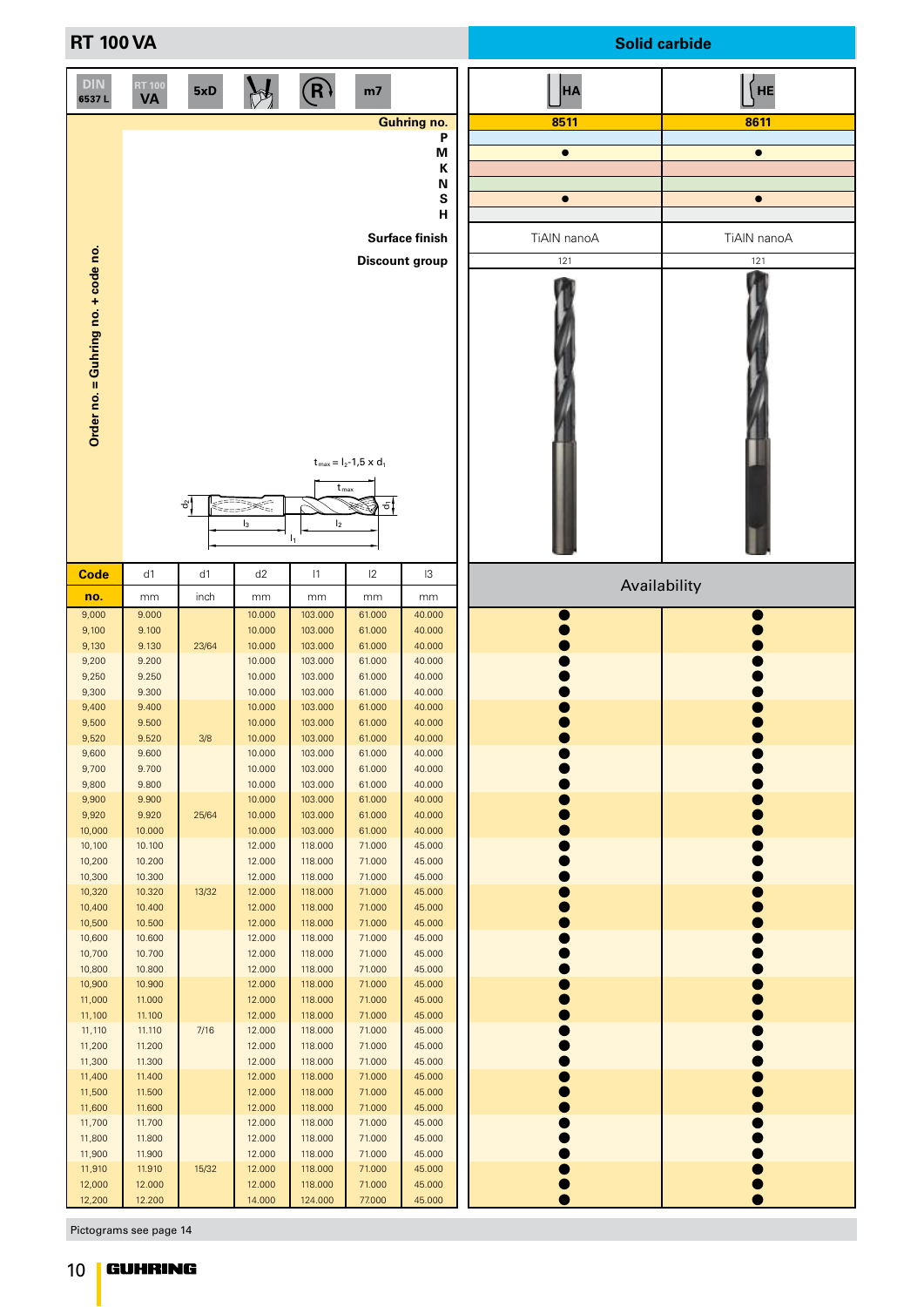| <b>RT 100 VA</b>                   |                            |      |                  |                                                      |                                                   |                         |             | <b>Solid carbide</b> |
|------------------------------------|----------------------------|------|------------------|------------------------------------------------------|---------------------------------------------------|-------------------------|-------------|----------------------|
| <b>DIN</b><br>6537L                | <b>RT 100</b><br><b>VA</b> | 5xD  |                  | $(\mathsf{R})$                                       | m <sub>7</sub>                                    |                         | <b>HA</b>   | HE                   |
|                                    |                            |      |                  |                                                      |                                                   | <b>Guhring no.</b><br>P | 8511        | 8611                 |
|                                    |                            |      |                  |                                                      |                                                   | M                       | $\bullet$   | $\bullet$            |
|                                    |                            |      |                  |                                                      |                                                   | К<br>N                  |             |                      |
|                                    |                            |      |                  |                                                      |                                                   | ${\bf s}$               | $\bullet$   | $\bullet$            |
|                                    |                            |      |                  |                                                      |                                                   | н                       |             |                      |
|                                    |                            |      |                  |                                                      |                                                   | <b>Surface finish</b>   | TiAIN nanoA | TiAIN nanoA          |
|                                    |                            |      |                  |                                                      |                                                   | <b>Discount group</b>   | 121         | 121                  |
| Order no. = Guhring no. + code no. |                            | ಕೆ   | ₹<br>$I_3$       | $t_{\text{max}}$<br>$\mathsf{I}_2$<br>$\mathsf{I}_1$ | $t_{max} = I_2 - 1.5 \times d_1$<br>$\sigma$<br>≋ |                         |             |                      |
| Code                               | d1                         | d1   | d2               | 1                                                    | 2                                                 | 13                      |             | Availability         |
| no.<br>12,500                      | mm<br>12.500               | inch | mm<br>14.000     | mm<br>124.000                                        | mm<br>77.000                                      | mm<br>45.000            |             |                      |
| 12,700                             | 12.700                     | 1/2  | 14.000           | 124.000                                              | 77.000                                            | 45.000                  |             |                      |
| 12,800                             | 12.800                     |      | 14.000           | 124.000                                              | 77.000                                            | 45.000                  |             |                      |
| 13,000<br>13,300                   | 13.000<br>13.300           |      | 14.000<br>14.000 | 124.000<br>124.000                                   | 77.000<br>77.000                                  | 45.000<br>45.000        |             |                      |
| 13,500                             | 13.500                     |      | 14.000           | 124.000                                              | 77.000                                            | 45.000                  |             |                      |
| 13,700<br>14,000                   | 13.700<br>14.000           |      | 14.000<br>14.000 | 124.000<br>124.000                                   | 77.000<br>77.000                                  | 45.000<br>45.000        |             |                      |
| 14,200                             | 14.200                     |      | 16.000           | 133.000                                              | 83.000                                            | 48.000                  |             |                      |
| 14,290<br>14,300                   | 14.290<br>14.300           | 9/16 | 16.000<br>16.000 | 133.000<br>133.000                                   | 83.000<br>83.000                                  | 48.000<br>48.000        |             |                      |
| 14,500                             | 14.500                     |      | 16.000           | 133.000                                              | 83.000                                            | 48.000                  |             |                      |
| 14,700                             | 14.700                     |      | 16.000           | 133.000                                              | 83.000                                            | 48.000                  |             |                      |
| 15,000<br>15,200                   | 15.000<br>15.200           |      | 16.000<br>16.000 | 133.000<br>133.000                                   | 83.000<br>83.000                                  | 48.000<br>48.000        |             |                      |
| 15,300                             | 15.300                     |      | 16.000           | 133.000                                              | 83.000                                            | 48.000                  |             |                      |
| 15,500<br>15,700                   | 15.500<br>15.700           |      | 16.000<br>16.000 | 133.000<br>133.000                                   | 83.000<br>83.000                                  | 48.000<br>48.000        |             |                      |
| 16,000                             | 16.000                     |      | 16.000           | 133.000                                              | 83.000                                            | 48.000                  |             |                      |
| 16,300<br>16,500                   | 16.300<br>16.500           |      | 18.000<br>18.000 | 143.000<br>143.000                                   | 93.000<br>93.000                                  | 48.000<br>48.000        |             |                      |
| 16,900                             | 16.900                     |      | 18.000           | 143.000                                              | 93.000                                            | 48.000                  |             |                      |
| 17,000<br>17,300                   | 17.000<br>17.300           |      | 18.000<br>18.000 | 143.000<br>143.000                                   | 93.000<br>93.000                                  | 48.000<br>48.000        |             |                      |
| 17,500                             | 17.500                     |      | 18.000           | 143.000                                              | 93.000                                            | 48.000                  |             |                      |
| 18,000                             | 18.000                     |      | 18.000           | 143.000                                              | 93.000                                            | 48.000                  |             |                      |
| 18,500<br>18,900                   | 18.500<br>18.900           |      | 20.000<br>20.000 | 153.000<br>153.000                                   | 101.000<br>101.000                                | 50.000<br>50.000        |             |                      |
| 19,000                             | 19.000                     |      | 20.000           | 153.000                                              | 101.000                                           | 50.000                  |             |                      |
| 19,050<br>19,300                   | 19.050<br>19.300           | 3/4  | 20.000<br>20.000 | 153.000<br>153.000                                   | 101.000<br>101.000                                | 50.000<br>50.000        |             |                      |
| 19,500                             | 19.500                     |      | 20.000           | 153.000                                              | 101.000                                           | 50.000                  |             |                      |
| 20,000                             | 20.000                     |      | 20.000           | 153.000                                              | 101.000                                           | 50.000                  |             |                      |
|                                    |                            |      |                  |                                                      |                                                   |                         |             |                      |
|                                    |                            |      |                  |                                                      |                                                   |                         |             |                      |
|                                    |                            |      |                  |                                                      |                                                   |                         |             |                      |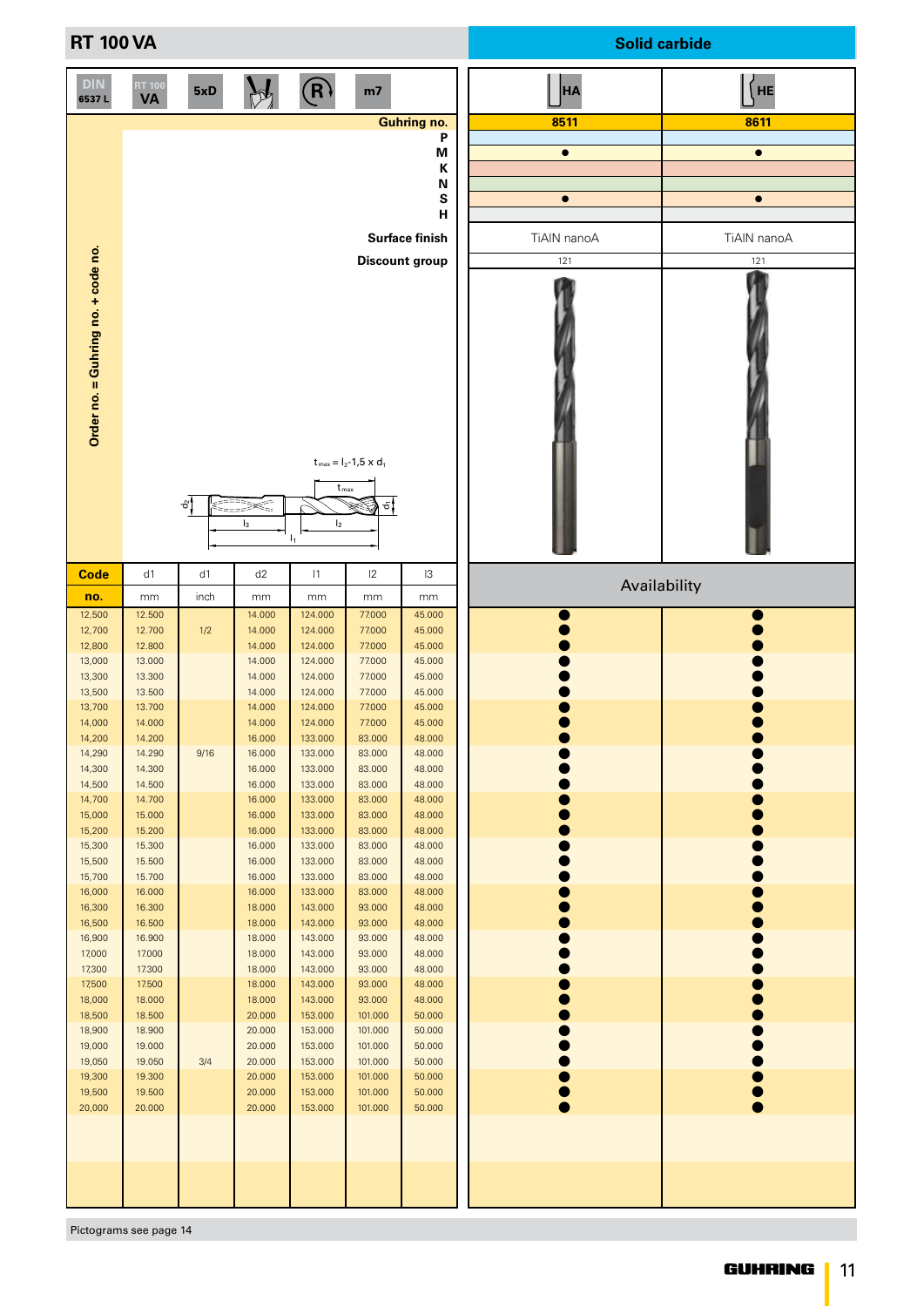#### **JHRINGNAVIGATOR** t

#### **General hints**:

Powerful machines, no play in spindle bearings, alignment accurate tool holders. Max. concentricity error of clamped tools 0.02 mm, high coolant pressures. We recommend the application of hydraulic chucks or shrink fit chucks.

#### **Coolant hints:**

We recommend lubrication by soluble oil or neat oil. Under special conditions cooling just by air is possible. But instead of air cooling we would always prefer minimal quantity lubrication, that the tools are especially suited for. With MQL we recommend the conical shank end and the Guhring MQL components. Please contact our technical service department for .

| drill-Ø                                             |                |                |                |                | Feed column no.                                                                 |                |                                                                            |                |                |                                                                               |                          |                  |                          |
|-----------------------------------------------------|----------------|----------------|----------------|----------------|---------------------------------------------------------------------------------|----------------|----------------------------------------------------------------------------|----------------|----------------|-------------------------------------------------------------------------------|--------------------------|------------------|--------------------------|
| mm                                                  | 1              | 2              | 3              | 4              | 5                                                                               | 6              | 7                                                                          | 8              | 9              |                                                                               |                          |                  |                          |
|                                                     |                |                |                |                | $f$ (mm/rev.)                                                                   |                |                                                                            |                |                |                                                                               |                          |                  |                          |
| 2.50                                                | 0.025          | 0.032          | 0.040          | 0.050          | 0.063                                                                           | 0.080          | 0.100                                                                      | 0.125          | 0.160          |                                                                               |                          |                  |                          |
| 3.15<br>4.00                                        | 0.032<br>0.040 | 0.040<br>0.050 | 0.050<br>0.063 | 0.063<br>0.080 | 0.080<br>0.100                                                                  | 0.100<br>0.125 | 0.125<br>0.160                                                             | 0.160<br>0.200 | 0.160<br>0.200 |                                                                               |                          |                  |                          |
| 5.00                                                | 0.040          | 0.050          | 0.063          | 0.080          | 0.100                                                                           | 0.125          | 0.160                                                                      | 0.200          | 0.250          |                                                                               |                          |                  |                          |
| 6.30                                                | 0.050          | 0.063          | 0.080          | 0.100          | 0.125                                                                           | 0.160          | 0.200                                                                      | 0.250          | 0.315          |                                                                               |                          |                  |                          |
| 8.00                                                | 0.063          | 0.080          | 0.100          | 0.125          | 0.160                                                                           | 0.200          | 0.250                                                                      | 0.315          | 0.315          |                                                                               |                          |                  |                          |
| 10.00                                               | 0.080          | 0.100          | 0.125          | 0.160          | 0.200                                                                           | 0.250          | 0.315                                                                      | 0.400          | 0.400          |                                                                               |                          |                  |                          |
| 12.50                                               | 0.080          | 0.100          | 0.125          | 0.160          | 0.200                                                                           | 0.250          | 0.315                                                                      | 0.400          | 0.500          |                                                                               |                          |                  |                          |
| 16.00                                               | 0.100          | 0.125          | 0.160          | 0.200          | 0.250                                                                           | 0.315          | 0.400                                                                      | 0.500          | 0.630          |                                                                               |                          |                  |                          |
| 20.00                                               | 0.125          | 0.160          | 0.200          | 0.250          | 0.315                                                                           | 0.400          | 0.500                                                                      | 0.630          | 0.630          |                                                                               |                          |                  |                          |
| 25.00                                               | 0.160          | 0.200          | 0.250          | 0.315          | 0.400                                                                           | 0.500          | 0.630                                                                      | 0.800          | 0.800          |                                                                               |                          |                  |                          |
| Material                                            |                |                |                |                | Material examples, new description (further in brackets)                        |                |                                                                            |                |                |                                                                               | Tens. strength Hardness  |                  | Coolant                  |
|                                                     |                |                |                |                | Figures in bold = material no. to DIN EN                                        |                |                                                                            |                |                |                                                                               | MPa (N/mm <sup>2</sup> ) |                  |                          |
| Common structural steels                            |                |                |                |                |                                                                                 |                |                                                                            |                |                | 1.0035 S185(St33), 1.0486 P275N(StE285), 1.0345 P235GH(H1), 1.0425 P265GH(H2) | ≤500                     |                  | $\circ$                  |
|                                                     |                |                |                |                |                                                                                 |                |                                                                            |                |                | 1.0050 E295 (St50-2), 1.0070 E360 (St70-2), 1.8937 P500NH (WStE500)           | >500-850                 |                  | Ŏ                        |
| <b>Free-cutting steels</b>                          |                |                |                |                | 1.0718 11SMnPb30 (9SMnPb28), 1.0736 11SMn37 (9SMn36)                            |                |                                                                            |                |                |                                                                               | ≤850                     |                  |                          |
|                                                     |                |                |                |                |                                                                                 |                |                                                                            |                |                | 1.0727 46S20 (45S20), 1.0728 (60S20), 1.0757 46SPb20 (45SPb20)                | 850-1000                 |                  | $\overline{O}$           |
|                                                     |                |                |                |                | 1.0402 C22, 1.1178 C30E (Ck30)                                                  |                |                                                                            |                |                |                                                                               | $\leq 700$               |                  |                          |
| Unalloyed heat-treatable steels                     |                |                |                |                | 1.0503 C45, 1.1191 C45E (Ck45)                                                  |                |                                                                            |                |                |                                                                               | 700-850                  |                  | Ō                        |
|                                                     |                |                |                |                | 1.0601 C60, 1.1221 C60E (Ck60)                                                  |                |                                                                            |                |                |                                                                               | 850-1000                 |                  |                          |
|                                                     |                |                |                |                | 1.5131 50MnSi4, 1.7003 38Cr2, 1.7030 28Cr4                                      |                |                                                                            |                |                |                                                                               | 850-≤1000                |                  | $\rm \breve{\rm \cal O}$ |
| Alloyed heat-treatable steels                       |                |                |                |                | 1.5710 36NiCr6, 1.7035 41Cr4, 1.7225 42CrMo4                                    |                |                                                                            |                |                |                                                                               | 1000-1200                |                  | $\overline{O}$           |
| Unalloyed case hardened steels                      |                |                |                |                | 1.0301 (C10), 1.1121 C10E (Ck10)                                                |                |                                                                            |                |                |                                                                               | ≤750                     |                  | О                        |
| Alloyed case hardened steels                        |                |                |                |                | 1.7043 38Cr4                                                                    |                |                                                                            |                |                |                                                                               | 850-≤1000                |                  |                          |
|                                                     |                |                |                |                | 1.5752 15NiCr13 (15NiCr13), 1.7131 16MnCr5, 1.7264 20CrMo5                      |                | 1000-1200                                                                  |                |                |                                                                               |                          |                  |                          |
| Nitriding steels                                    |                |                |                |                | 1.8504 34CrAl6                                                                  |                |                                                                            |                |                |                                                                               | ≥850-≤1000               |                  | $\bigcirc$               |
|                                                     |                |                |                |                | 1.8519 31CrMoV9, 1.8550 34CrAINi7                                               |                |                                                                            |                |                |                                                                               | >1000-1200               |                  |                          |
| <b>Tool steels</b>                                  |                |                |                |                | 1.1750 C75W, 1.2067 102Cr6, 1.2307 29CrMoV9                                     |                |                                                                            |                |                |                                                                               | ≤850                     |                  | O                        |
|                                                     |                |                |                |                |                                                                                 |                |                                                                            |                |                | 1.2080 X210Cr12, 1.2083 X42Cr13, 1.2419 105WCr6, 1.2767 X45NiCrMo4            | $>850-1000$              |                  |                          |
| High speed steels                                   |                |                |                |                | 1.3243 S 6-5-2-5, 1.3343 S 6-5-2, 1.3344 S 6-5-3                                |                |                                                                            |                |                |                                                                               | $≥650-1000$              |                  |                          |
| <b>Spring steels</b>                                |                |                |                |                | 1.5026 55Si7, 1.7176 55Cr3, 1.8159 51CrV4 (51CrV4)                              |                |                                                                            |                |                |                                                                               |                          | ≤330 $HB$        |                          |
| Stainless steels, sulphured                         |                |                |                |                |                                                                                 |                |                                                                            |                |                | 1.4005 X12CrS13, 1.4104 X14CrMoS17, 1.4105 X6CrMoS17, 1.4305 X8CrNiS18-9      | ≤850                     |                  |                          |
|                                                     |                | austenitic     |                |                | 1.4301 X5CrNi18-10 (V2A), 1.4541 X6CrNiTi18-10, 1.4571 X6CrNiMoTi 17-12-2 (V4A) |                |                                                                            |                |                | ≤850                                                                          |                          |                  |                          |
|                                                     |                | martensitic    |                |                |                                                                                 |                | 1.4057 X20CrNi 17 2 (X17CrNi16-2), 1.4122 X39CrMo17-1, 1.4521 X2CrMoTi18-2 | ≤850           |                |                                                                               |                          |                  |                          |
| <b>Hardened steels</b>                              |                |                |                |                |                                                                                 |                |                                                                            |                |                |                                                                               |                          | $\leq$ 40-48 HRC |                          |
|                                                     |                |                |                |                |                                                                                 |                |                                                                            |                |                |                                                                               |                          | >48-60 HRC       |                          |
| Special alloys                                      |                |                |                |                | Nimonic, Inconel, Monel, Hastelloy                                              |                |                                                                            |                |                |                                                                               | ≤1200                    |                  |                          |
| <b>Cast iron</b>                                    |                |                |                |                | 0.6010 EN-GJL-100(GG10), 0.6020 EN-GJL-200(GG20)                                |                |                                                                            |                |                |                                                                               |                          | ≤240 $HB$        | OO                       |
|                                                     |                |                |                |                | 0.6025 EN-GJL-250(GG25), 0.6035 EN-GJL-350(GG35)                                |                |                                                                            |                |                |                                                                               |                          | $300$ HB         | $\bigcirc$               |
| New cast materials CGI                              |                |                |                |                | EN-GJV250 (GGV25), EN-GJV350 (GGV35)                                            |                |                                                                            |                |                |                                                                               |                          | ≤220 HB          | OO                       |
|                                                     |                |                |                |                | EN-GJV400 (GGV40), EN-GJV500 (GGV50), SiMo 6                                    |                |                                                                            |                |                |                                                                               |                          | <300 HB          | OO                       |
| New cast materials ADI                              |                |                |                |                | EN-GJS-800-8 (ADI800), EN-GJS-1000-5 (ADI1000)                                  |                |                                                                            |                |                |                                                                               | 800-1000                 |                  | OO                       |
|                                                     |                |                |                |                | EN-GJS-1200-2 (ADI1200), EN-GJS-1400-1 (ADI1400)                                |                |                                                                            |                |                |                                                                               | 1200-1400                |                  | OO                       |
| Spheroidal graphite and malleable cast              |                |                |                |                |                                                                                 |                |                                                                            |                |                | 0.7050 EN-GJS-500-7(GGG50), 0.8035 EN-GJMW-350-4(GTW35)                       |                          | $\leq$ 240 HB    | $\bigcirc$               |
| iron                                                |                |                |                |                |                                                                                 |                |                                                                            |                |                | 0.7070 EN-GJS-700-2(GGG70), 0.8170 EN-GJMB-700-2(GTS70)                       |                          | <300 HB          | $\bigcirc$               |
| <b>Chilled cast iron</b>                            |                |                |                |                |                                                                                 |                |                                                                            |                |                |                                                                               |                          | ≤350 $HB$        | $\circ$                  |
| Ti and Ti-alloys                                    |                |                |                |                | 3.7024 Ti99,5, 3.7114 TiAl5Sn2,5, 3.7124 TiCu2                                  |                |                                                                            |                |                |                                                                               | ≤850<br>>850-1200        |                  | ●                        |
|                                                     |                |                |                |                |                                                                                 |                |                                                                            |                |                | 3.7154 TiAl6Zr5, 3.7165 TiAl6V4, 3.7184 TiAl4Mo4Sn2,5, - TiAl8Mo1V1           |                          |                  | ∩                        |
| <b>Aluminium and Al-alloys</b><br>Al wrought alloys |                |                |                |                | 3.0255 Al99,5, 3.2315 AlMgSi1, 3.3515 AlMg1                                     |                |                                                                            |                |                | 3.0615 AIMgSiPb, 3.1325 AICuMg1, 3.3245 AIMg3Si, 3.4365 AIZnMgCu1,5           | ≤400<br>≤450             |                  | $\overline{\bigcirc}$    |
| Al cast iron $\leq 10$ % Si                         |                |                |                |                | 3.2131 G-AlSi5Cu1, 3.2153 G-AlSi7Cu3, 3.2573 G-AlSi9                            |                |                                                                            |                |                |                                                                               |                          |                  | $\overline{\bigcirc}$    |
|                                                     | $> 10 \%$ Si   |                |                |                | 3.2581 G-AISi12, 3.2583 G-AISi12Cu, - G-AISi12CuNiMg                            |                |                                                                            |                |                |                                                                               | ≤600<br>≤600             |                  |                          |
| Magnesium alloys                                    |                |                |                |                |                                                                                 |                |                                                                            |                |                | 3.5200 MgMn2, 3.5812.05 G-MgAl8Zn1, 3.5612.05 G-MgAl6Zn1                      | ≤450                     |                  | $\frac{8}{\sqrt{2}}$     |
| Copper, low-alloyed                                 |                |                |                |                | 2.0070 SE-Cu, 2.1020 CuSn6, 2.1096 G-CuSn5ZnPb                                  |                |                                                                            |                |                |                                                                               | $≤400$                   |                  | $\overline{\bigcirc}$    |
| Brass, short-chipping                               |                |                |                |                | 2.0380 CuZn39Pb2, 2.0401 CuZn39Pb3, 2.0410 CuZn43Pb2                            |                |                                                                            |                |                |                                                                               | ≤600                     |                  |                          |
|                                                     | long-chipping  |                |                |                | 2.0250 CuZn20, 2.0280 CuZn33, 2.0332 CuZn37Pb0,5                                |                |                                                                            |                |                |                                                                               | ≤600                     |                  | $\overline{\text{O}}$    |
| Bronze, short-chipping                              |                |                |                |                | 2.1090 CuSn7ZnPb, 2.1170 CuPb5Sn5, 2.1176 CuPb10Sn                              |                |                                                                            |                |                |                                                                               | ≤ $600$                  |                  | $\circ\bullet$           |
|                                                     |                |                |                |                | 2.0790 CuNi18Zn19Pb                                                             |                |                                                                            |                |                |                                                                               | $>600-850$               |                  |                          |
| Bronze, long-chipping                               |                |                |                |                | 2.0916 CuAl5, 2.0960 CuAl9Mn, 2.1050 CuSn10                                     |                |                                                                            |                |                |                                                                               | ≤850                     |                  |                          |
|                                                     |                |                |                |                | 2.0980 CuAl11Ni, 2.1247 CuBe2                                                   |                |                                                                            |                |                |                                                                               | >850-1000                |                  |                          |
|                                                     |                |                |                |                |                                                                                 |                |                                                                            |                |                |                                                                               |                          |                  |                          |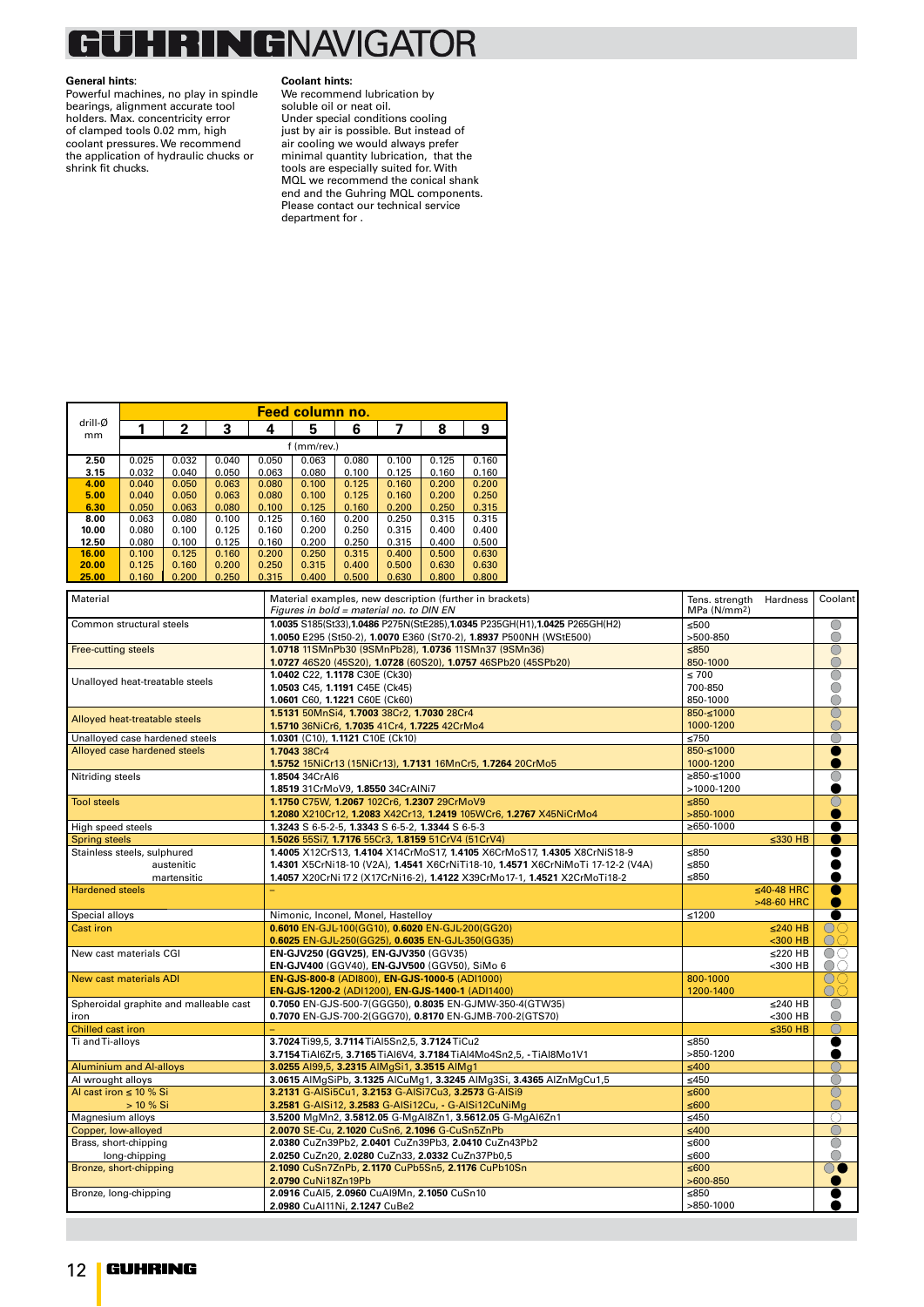|                                   | $\leq$ 3×D Drilling depth                    |                               |                                          |                               | $\leq$ 5 $\times$ D Drilling depth     |                |                                          |
|-----------------------------------|----------------------------------------------|-------------------------------|------------------------------------------|-------------------------------|----------------------------------------|----------------|------------------------------------------|
| Tool material<br>Carbide grade    | Solid carbide<br>$\mathsf K$                 |                               | Solid carbide<br>$\overline{\mathsf{K}}$ |                               | Solid carbide<br>$\mathsf K$           |                | Solid carbide<br>$\overline{\mathsf{K}}$ |
| Type<br>Surface finish<br>Cooling | <b>RT 100 VA</b><br><b>TiAIN</b> nanoA<br>×. |                               | <b>RT 100 VA</b><br><b>TiAIN</b> nanoA   |                               | <b>RT 100 VA</b><br><b>TiAIN</b> nanoA |                | <b>RT 100 VA</b><br><b>TiAIN nanoA</b>   |
| $\frac{1}{2}$ DIN HA R            | 8510<br>8610                                 |                               | 8510<br>8610                             |                               | 8511<br>8611                           |                | 8511<br>8611                             |
| for dia. range                    | $d1 \leq 10$ mm                              |                               | $d1 > 10$ mm                             |                               | $d1 \leq 10$ mm                        |                | $d1 > 10$ mm                             |
| $\mathbf{v}_{\rm c}$<br>m/min     | <b>Feed column</b><br>no.                    | $\mathbf{v}_{\rm c}$<br>m/min | <b>Feed column</b><br>no.                | $\mathsf{v}_{\rm c}$<br>m/min | <b>Feed column</b><br>no.              | $v_c$<br>m/min | <b>Feed column</b><br>no.                |
|                                   |                                              |                               |                                          |                               |                                        |                |                                          |
|                                   |                                              |                               |                                          |                               |                                        |                |                                          |
|                                   |                                              |                               |                                          |                               |                                        |                |                                          |
|                                   |                                              |                               |                                          |                               |                                        |                |                                          |
|                                   |                                              |                               |                                          |                               |                                        |                |                                          |
|                                   |                                              |                               |                                          |                               |                                        |                |                                          |
|                                   |                                              |                               |                                          |                               |                                        |                |                                          |
| 80<br>60<br>80                    | 5<br>$\mathbf{3}$<br>5                       | 80<br>90<br>80                | 5<br>$\mathbf{2}$<br>5                   | 80<br>60<br>80                | 5<br>$\mathbf 3$<br>5                  | 80<br>90<br>80 | 5<br>$\mathbf 2$<br>5                    |
|                                   |                                              |                               |                                          |                               |                                        |                |                                          |
| 30                                | $\mathbf{2}$                                 | 30                            | $\mathbf{2}$                             | 30                            | $\mathbf{2}$                           | 30             | $\mathbf{2}$                             |
|                                   |                                              |                               |                                          |                               |                                        |                |                                          |
|                                   |                                              |                               |                                          |                               |                                        |                |                                          |
|                                   |                                              |                               |                                          |                               |                                        |                |                                          |
| 35                                | $\overline{2}$                               | 35                            | $\overline{2}$                           | 35                            | $\overline{2}$                         | 35             | $\overline{2}$                           |
|                                   |                                              |                               |                                          |                               |                                        |                |                                          |
|                                   |                                              |                               |                                          |                               |                                        |                |                                          |
|                                   |                                              |                               |                                          |                               |                                        |                |                                          |
|                                   |                                              |                               |                                          |                               |                                        |                |                                          |
|                                   |                                              |                               |                                          |                               |                                        |                |                                          |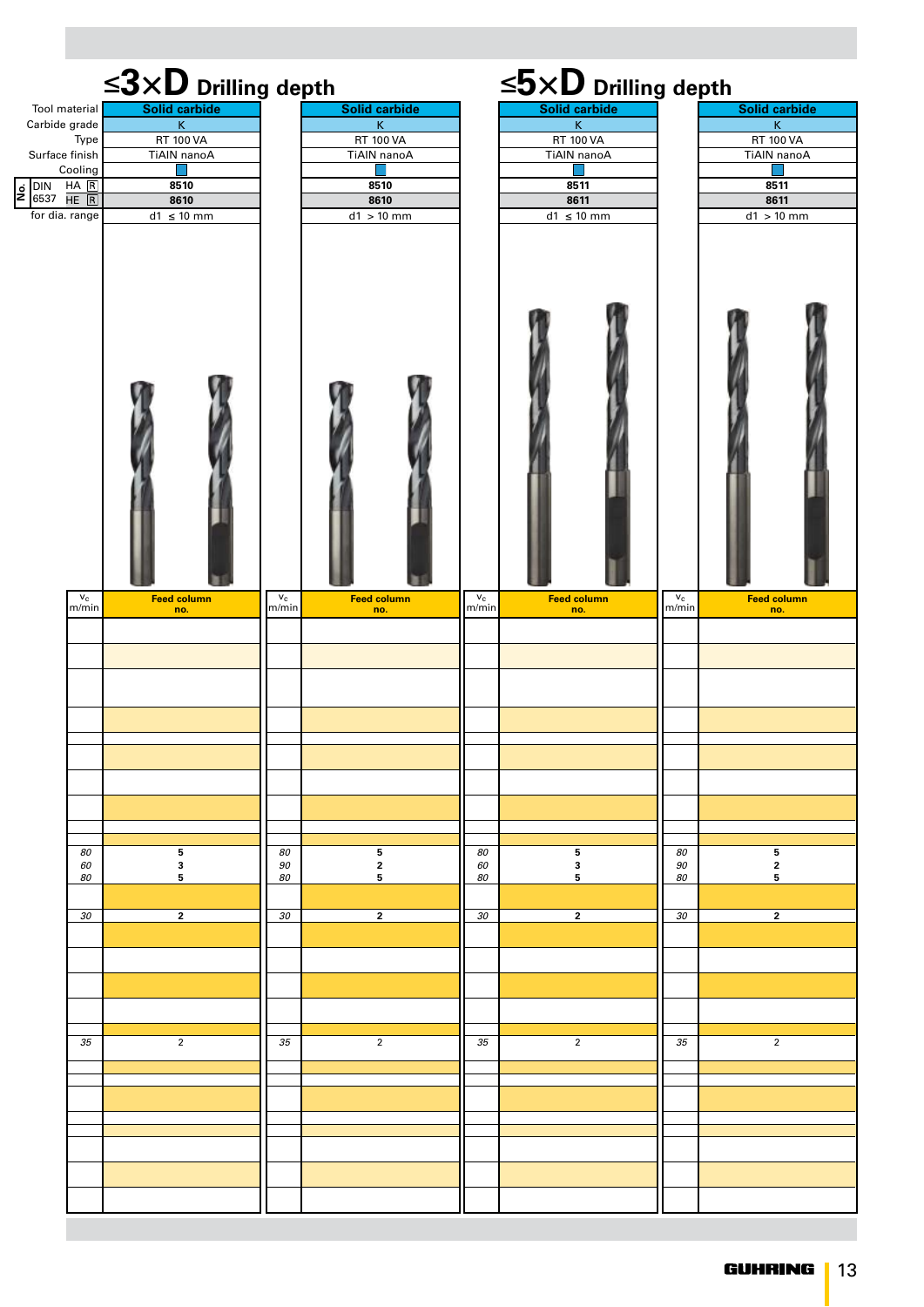### **Pictograms**

| <b>Tool material</b>     | <b>Solid</b><br>carbide                               |  |  |
|--------------------------|-------------------------------------------------------|--|--|
|                          | Solid carbide finest grain (carbide-UF)               |  |  |
| <b>Standard</b>          | <b>DIN</b><br><b>DIN</b><br>6537K<br>6537L            |  |  |
|                          | to DIN                                                |  |  |
| <b>Type</b>              | <b>RT 100</b><br><b>VA</b>                            |  |  |
|                          |                                                       |  |  |
| Cooling                  |                                                       |  |  |
|                          | with internal cooling                                 |  |  |
| <b>Cutting direction</b> | $(\mathbf{R})$                                        |  |  |
|                          | right-hand cutting                                    |  |  |
| <b>Drilling depth</b>    | 3xD<br>5xD                                            |  |  |
|                          | maximum drilling depth, based on the nominal diameter |  |  |
| <b>Tolerance</b>         | m <sub>7</sub>                                        |  |  |
|                          | Hole tolerance                                        |  |  |
| <b>Shank form</b>        | HE<br>HA                                              |  |  |
|                          | to DIN 6535                                           |  |  |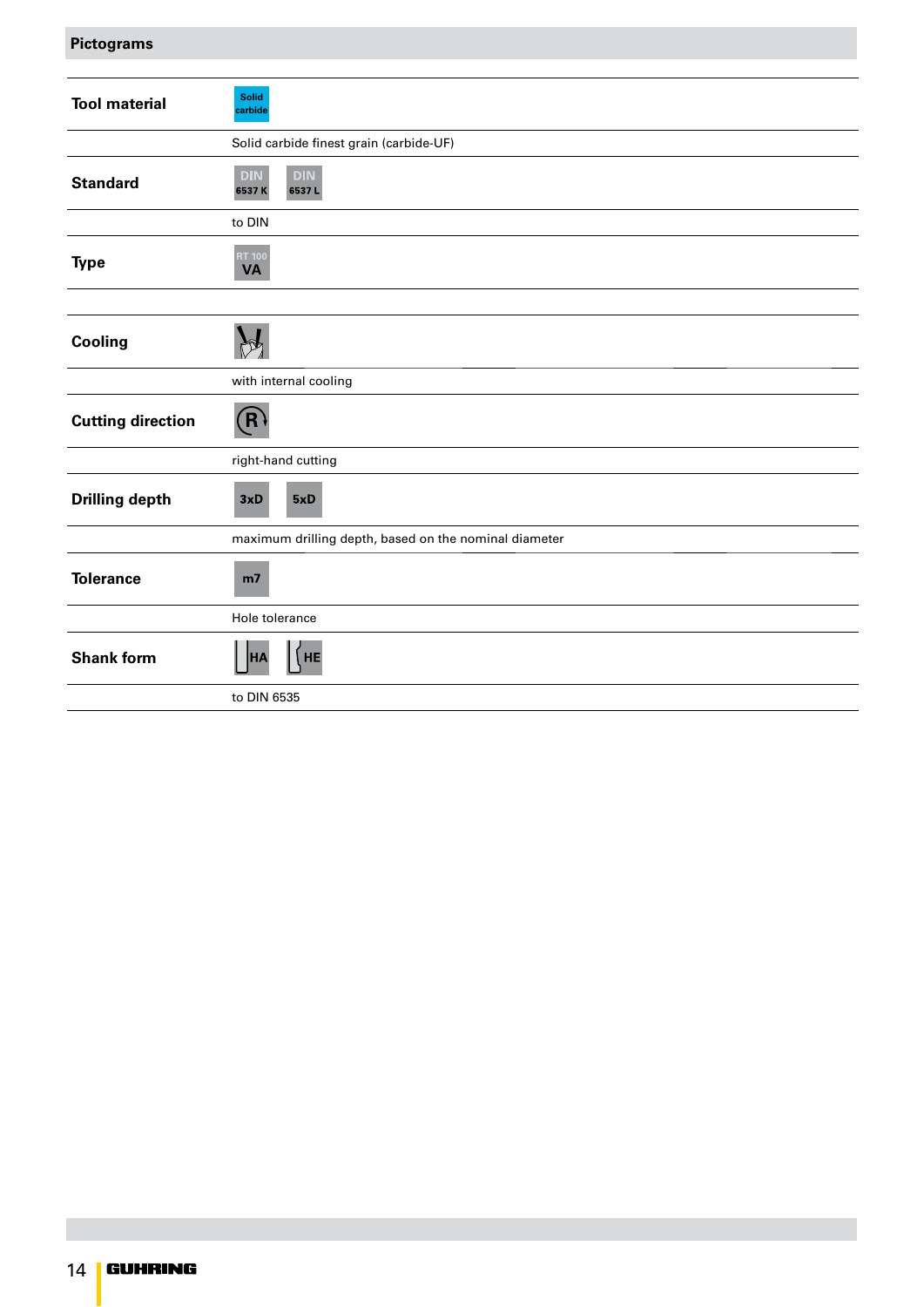| <b>Order</b>                   | <b>Inquiry</b>                                                                                    | Contact for questions                                                                                                                                      |
|--------------------------------|---------------------------------------------------------------------------------------------------|------------------------------------------------------------------------------------------------------------------------------------------------------------|
| Name/customer no. if available | New customer                                                                                      | Order no.                                                                                                                                                  |
| Street no.                     |                                                                                                   | Town/post code                                                                                                                                             |
| Telephone                      |                                                                                                   | Fax                                                                                                                                                        |
| Date                           |                                                                                                   | Signature                                                                                                                                                  |
| <b>Quantity</b>                |                                                                                                   |                                                                                                                                                            |
| <b>Tool type</b>               | RT 100 VA (spiral-fluted)                                                                         |                                                                                                                                                            |
| <b>Dimensions</b>              |                                                                                                   | $\sqrt{1}$ =<br>$\circ$                                                                                                                                    |
|                                | $\frac{d}{\text{see}}$<br>$I_4 = s$ . table                                                       | Tol<br>$d_1 =$<br>h7<br>m <sub>7</sub><br>$12 =$<br>$11 =$                                                                                                 |
| <b>Step version</b>            | $\triangleleft$ 2 =<br>$\int_{\frac{\text{see}}{\text{table}}}^{\text{d}} ds$<br>$14 = s$ . table | Tol<br>h7<br>$\circ$<br>$d_2 =$<br>m <sub>7</sub><br>Tol<br>h7<br>$d_1 =$<br>m <sub>7</sub><br>$ 3=$<br>$12 =$<br>$\circ$<br>$\triangleleft 1$ =<br>$11 =$ |
| <b>Machining</b>               | <b>Drill and counterbore</b>                                                                      | Drill and chamfer                                                                                                                                          |
| <b>Shank form</b>              | HA                                                                                                | HE                                                                                                                                                         |
| <b>Internal cooling</b>        | Yes                                                                                               | <b>No</b>                                                                                                                                                  |
| <b>Coating</b>                 | nanoA                                                                                             | bright                                                                                                                                                     |